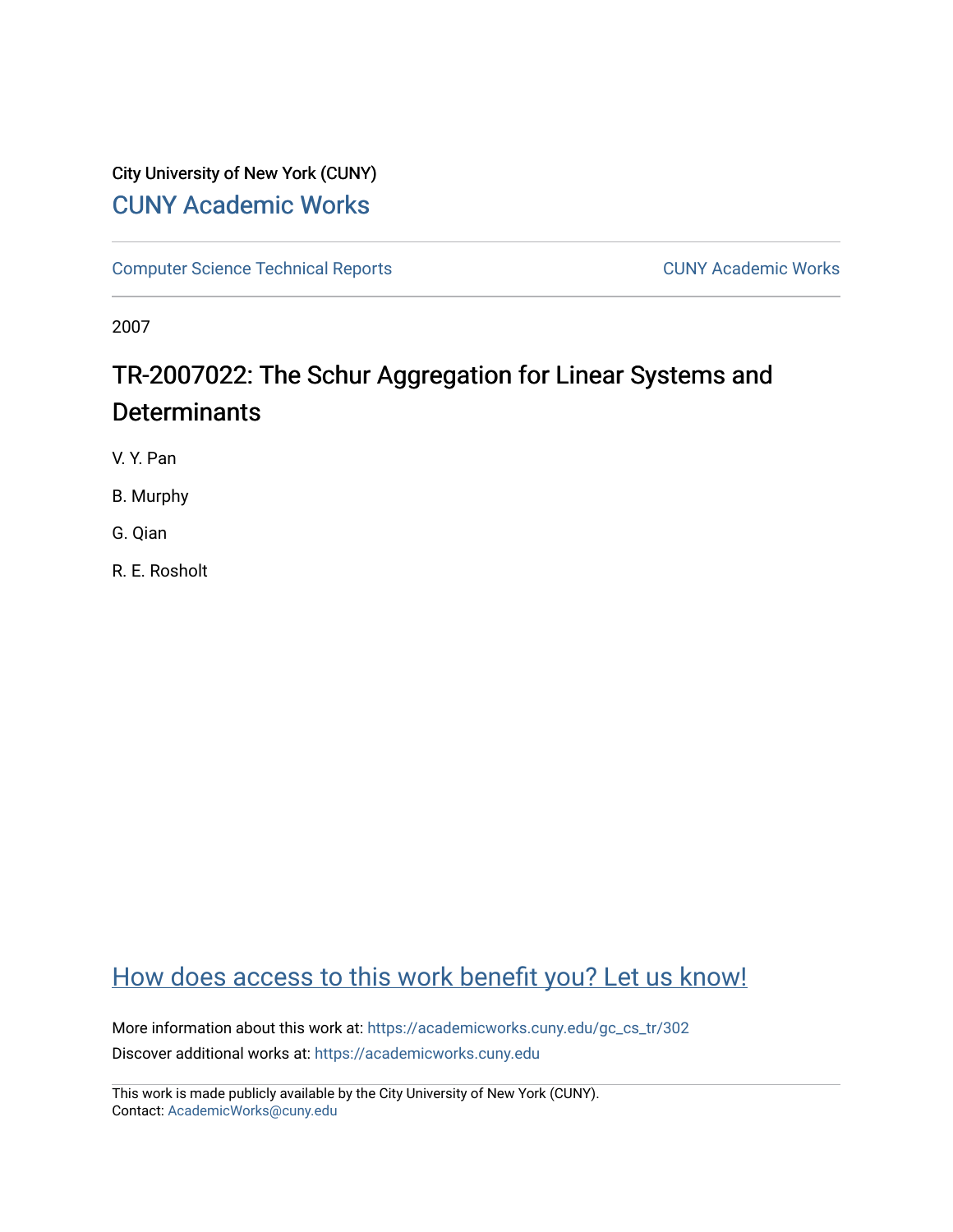# The Schur Aggregation for Linear Systems and Determinants  $*$

V. Y. Pan[1*,a,c*] , B. Murphy[1*,a*] , G. Qian[2], R. E. Rosholt[1*,a*] [1]Department of Mathematics and Computer Science Lehman College, City University of New York Bronx, NY 10468, USA [2] Ph.D. Program in Computer Science, The City University of New York, New York, NY 10036 USA gqian@gc.cuny.edu [*a*] [victor.pan] [brian.murphy] [rhys.rosholt]@lehman.cuny.edu [*c*] http://comet.lehman.cuny.edu/vpan/

#### **Abstract**

According to our previous theoretical and experimental study, additive preconditioners can be readily computed for ill conditioned matrices, but it is not straightforward how such preconditioners can help us to facilitate the solution of linear systems of equations, computation of determinants, and other fundamental matrix computations. We develop some nontrivial techniques for this task. By applying the Sherman–Morrison–Woodbury formula and its new variations, we confine the original numerical problems to the computation of the Schur aggregates of smaller sizes. We overcome these problems by extending the classical algorithm for iterative refinement and applying advanced double-precision algorithms for high precision computation of sums and products.

**2000 Math. Subject Classification:** 65A12, 65F22, 65F05, 65F40

**Key words:** Additive preconditioning, Linear systems of equations, Determinants, SMW formula, Extended iterative refinement

<sup>∗</sup>Supported by PSC CUNY Awards 68291–0037, 69330–0038, and 69350–0038. Some results of this paper have been presented at the International Conferences on the Matrix Methods and Operator Equations in Moscow, Russia, in June of 2005 and July 2007, on the Foundations of Computational Mathematics (FoCM'2005) in Santander, Spain, in July 2005, and on Industrial and Applied Mathematics, in Zürich, Switzerland, in July 2007, as well as at the SIAM Annual Meeting, in Boston, in July 2006, and at the International Workshop on Symbolic-Numeric Computation (SNC'07) in London, Ontario, Canada, in July 2007.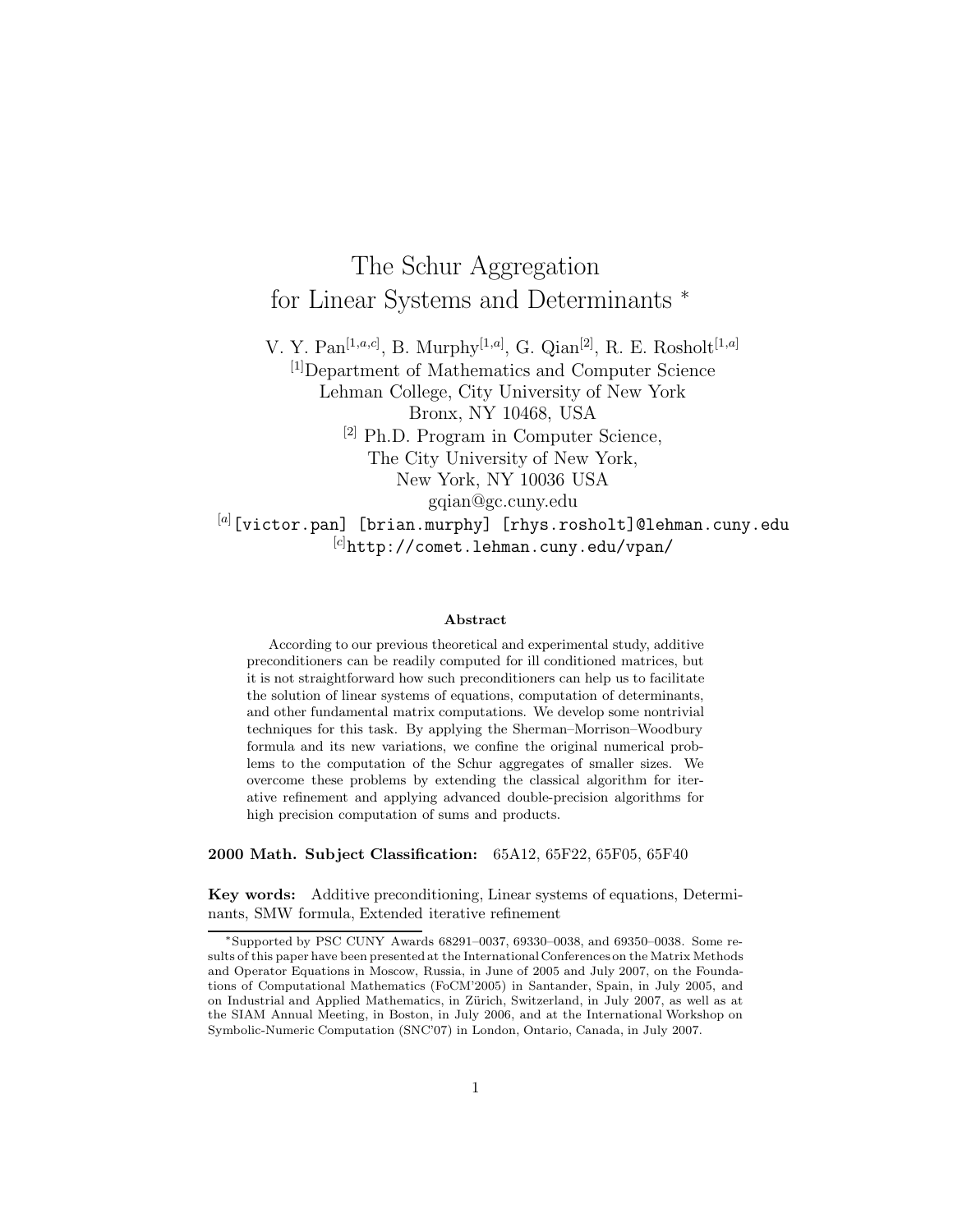### **1 Introduction**

Multiplicative preconditioning is a popular technique that facilitates the solution of ill conditioned linear systems of equations  $Ay = b$ . The original basic idea is the transformation into equivalent but better conditioned linear systems  $MAN**x** = Mb$  for  **and nonsingular matrices M and/or N, called pre**conditioners. (One of then can be the identity matrix  $I$ .) Such systems can be solved faster and/or more accurately (see  $[1]$ ,  $[3]$ ,  $[5]$ ,  $[18]$ , and the extensive bibliography therein). More recently similar preprocessing was frequently directed towards compression of the spectrum of the singular values of an input matrix A into a smaller number of clusters, which achieves the same goal as preconditioning. The direction of preconditioning, however, remains highly important.

Multiplicative preconditioners are closely linked to the computation of the smallest singular values of an input matrix A and their associated singular vectors. Computation of these data is generally costly, and so preconditioning is usually applied to more special classes of inputs for which the data are readily available. Another problem is that the SVD-based preconditioners can easily destroy matrix structure.

Our point of departure is the alternative tchniques of *additive preconditioning* in [41]–[45], [47], [48], [51], [52], that is selecting an *additive preconditioner* P (hereafter *APC*) and mapping an ill conditioned input matrix A into its better conditioned *additive modification*  $C = A + P$ . Hereafter we write "A-" for "additive", "*APP*" for "additive preprocessor", and "*APC*" for "additive preconditioner". We observe the three following advantages of A-preconditioning.

- APCs are readily available for a large class of matrices
- We can extend the structure and sparseness of an input matrix to APCs
- A-preconditioning has a wider range of applications, which include eigensolving, the solution of singular and nonsingular linear systems of equations, and the computation of determinants.

According to the theoretical and extensive experimental study in [43]–[45], [47], [48], a well conditioned and properly scaled APP of a sufficiently large rank is likely to be an APC for a given ill conditioned matrix  $A$  as long as it is weakly random in the sense that it is generated by involving no data about the singular vectors of the matrix. In the present paper we show how such an APC can facilitate the solution of a linear system of equations  $A$ **y** = **b** and produce the determinant of the matrix A as by-product (cf. Algorithms  $7.1-7.4$ ). At the end of Section 6 we comment on the classical problem of computing determinants and its present day importance.

Our algorithms involve some advanced techniques such as modification of the *SMW inversion formula* (by Sherman, Morrison, and Woodbury), extension of Wilkinson's *iterative refinement*, and algorithms for error-free multiplication and summation, for which we use the abbreviation *MSAs*. We refer the reader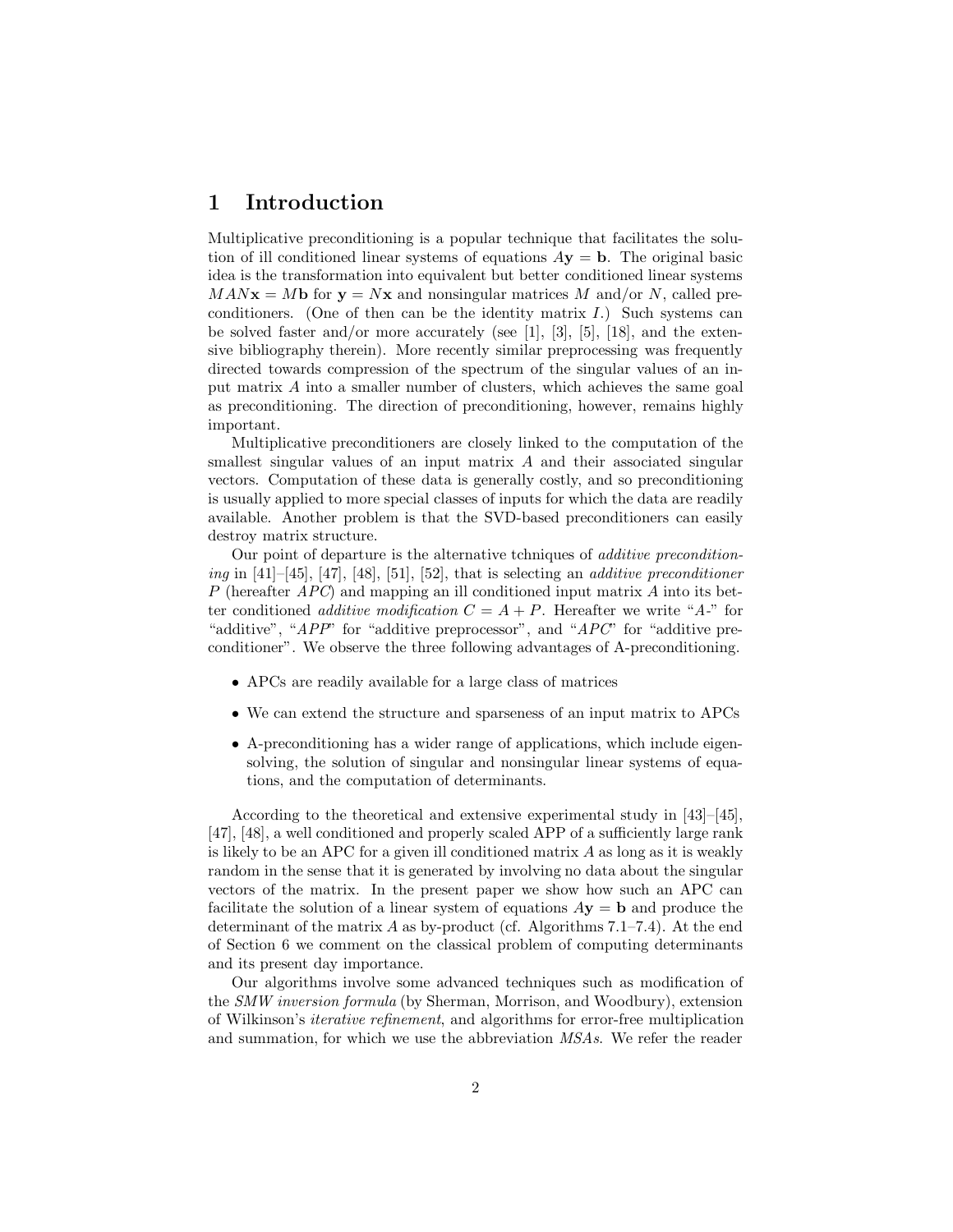to [41], [51], [52] on A-preprocessing and A-preconditioning for computations in the null spaces and eigenspaces involving much simpler techniques.

We organize our presentation as follows. In the next section we demonstrate our approach by recursively applying rank-one modifications. In Section 3 we introduce basic definitions. In Section 4 we cover the SMW formula and its new variations. In Section 5 we link the singular values of the input matrix and of the auxiliary matrices involved in our computations. In Sections 6 and 7 we generalize our basic approach of Section 2 by allowing A-modifications of any rank. To support the resulting algorithms we extend the classical iterative refinement in Section 8. We comment on preserving matrix structure in our computations in Section 9 and on MSAs in Section 10. In Section 11 we describe our numerical tests, which confirm the efficiency of our algorithms. The tests have been performed jointly by all authors. Otherwise the paper is due to the first author.

## **2 Solving a linear system of equations with recursive rank-one modifications**

Hereafter "ops" is our abbreviation for "arithmetic operations".  $M^H$  denotes the Hermitian transpose of a matrix M.  $(M<sup>H</sup>$  is the transpose  $M<sup>T</sup>$  if M is a real matrix.) We assume the customary notation for matrix computations in [2], [8], [24], [26], [57], [58], e.g., **v** is a vector,  $I_k$  denotes the  $k \times k$  identity matrix, I is  $I_k$  for an unspecified k,  $\sigma_i(A)$  is the j-th largest singular value of a matrix A of a rank  $\rho$  for  $j = 1, \ldots, \rho, ||A|| = \sigma_1(A)$  is the 2-norm of a matrix A, and cond  $A = \sigma_1(A)/\sigma_0(A)$  is its condition number. A matrix A is ill conditioned if this number is large and is well conditioned otherwise. The concepts "large", "well conditioned" and "ill conditioned" can be quantified depending on the computational task and computer environment.

According to the cited study in  $[42]$ – $[45]$ , A-preconditioning with a random sparse and/or structured and well conditioned APP  $P$  of a rank  $r$  is likely to decrease the condition number of an  $n \times n$  ill conditioned matrix A to the level of the ratio  $\sigma_1(A)/\sigma_{n-r}(A)$  provided the ratio  $||P||/||A||$  is neither large nor small.

Now consider a nonsingular but ill conditioned linear system of  $n$  equations with *n* unknowns,  $A$ **y** = **b**, where the ratio  $\sigma_1(A)/\sigma_{n-1}(A)$  is not large, whereas  $\sigma_{n-1}(A) \gg \sigma_n(A)$ . Suppose we have a rank-one APC  $P = uv^H$  and a well<br>conditioned A-modification  $C = A + uv^H$  Apply the SMW inversion formula conditioned A-modification  $C = A + uv^H$ . Apply the SMW inversion formula in our Theorem 4.1 in the case of  $U = u$  and  $V = v$  and obtain that

$$
A^{-1} = C^{-1} + C^{-1} \mathbf{u} \mathbf{v}^H C^{-1} / g \text{ for } g = 1 - \mathbf{v}^H C^{-1} \mathbf{u}.
$$

This reduces the solution to well conditioned computations, apart from computing the value g, and we arrive at a new instance in the general class of *aggregation methods*. They successively a) aggregate an input I into an input  $I_1$  of a smaller size, b) compute the solution for a given task but for the input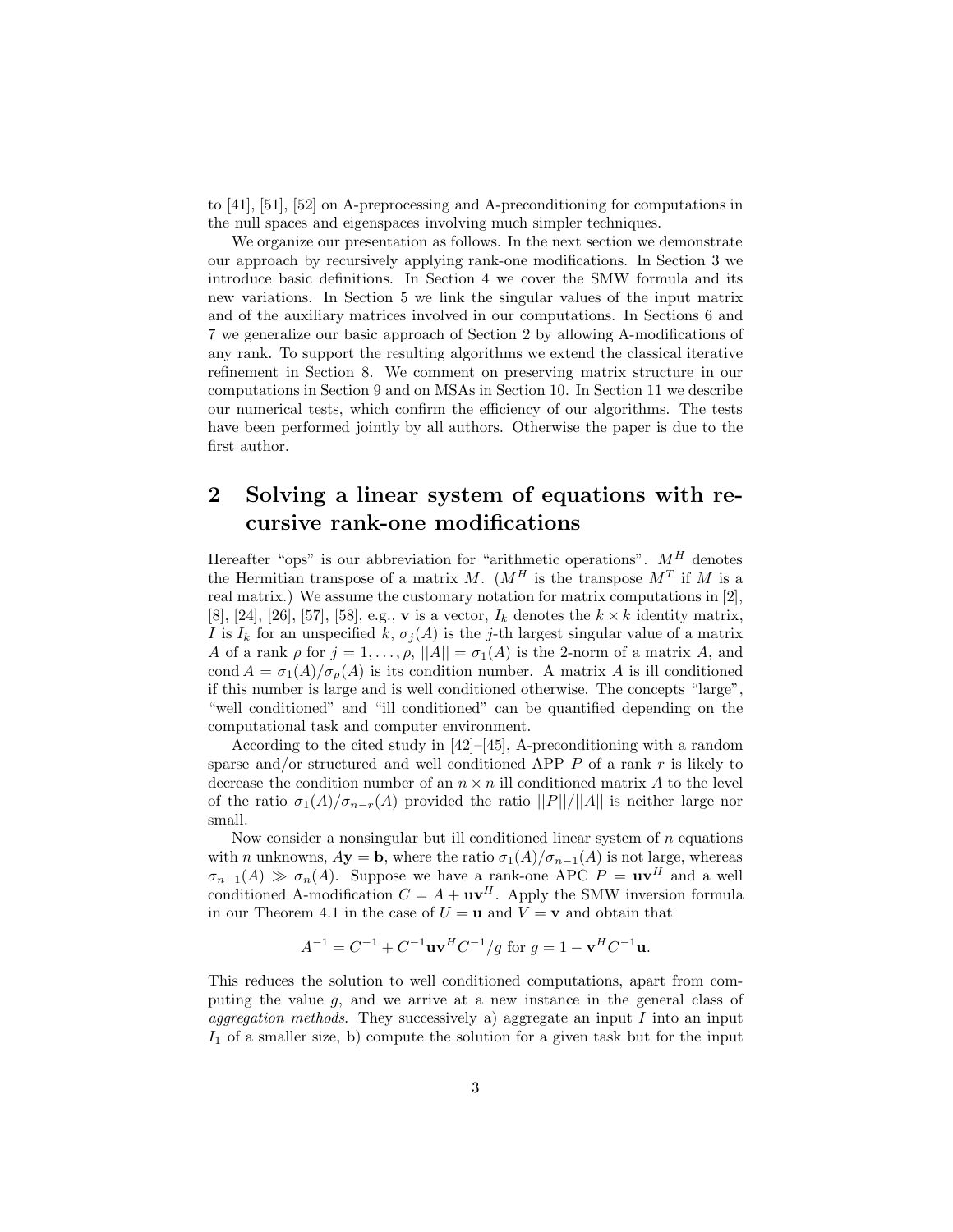$I_1$ , and c) disaggregate the solution  $Y_1$  producing the solution Y for the original input I. In our case  $I = A$ ,  $I_1 = g$ ,  $Y_1 = 1/g$ , and  $Y = A^{-1}$ . The value  $g = 1 - \mathbf{v}^H C^{-1} \mathbf{u}$  is the Gauss transform of the 2×2 block matrix  $\begin{pmatrix} C & \mathbf{u} \\ \mathbf{v}^H & 1 \end{pmatrix}$ - and the Schur complement of its block  $C$  [24, pages 95 and 103]. We call this value a *Schur aggregate* and call the above methods the *(primal) Schur Aggregation*.

Aggregation methods for solving linear systems of equations are well known (see, e.g., the ones in [35], which have served as the springboard for the *Algebraic Multigrid*), but our novelty is the link to A-preconditioning.

The value q is absolutely small in virtue of our Theorem 5.3 (because cond<sub>2</sub> A is large, whereas  $\text{cond}_2 C$  is not) and thus must be computed within a small absolute error. To ensure this, we apply MSAs throughout and extend Wilkinson's iterative refinement when we compute the vectors  $C^{-1}$ **b** and  $C^{-1}$ **u** or  $C^{-H}$ **v** (see Section 8).

Next suppose that both ratios  $\sigma_1(A)/\sigma_{n-1}(A)$  and  $\sigma_{n-1}(A)/\sigma_n(A)$  are large. Then cond  $C$  is likely to be of the order of the former ratio, that is, is likely to satisfy  $1 \ll \text{cond } C \ll \text{cond } A$ .

We can apply our A-preconditioning and aggregation to the ill (although better) conditioned linear systems  $C\mathbf{z} = \mathbf{u}$  and  $C\mathbf{w} = \mathbf{b}$  and continue the process recursively until we arrive at a well conditioned matrix. This is expected to occur in r recursive steps provided the ratio  $\sigma_1(A)/\sigma_{n-r+1}(A)$  is large but the ratio  $\sigma_1(A)/\sigma_{n-r}(A)$  is not large. We call such an integer r *numerical nullity* of the matrix A and write  $r = \text{nnul } A$ , complementing the numerical rank nrank  $A =$  $n - \text{mul } A$ . Overall the r recursive steps require  $(2/3)n^3 + 5rn(n + r) + O(rn)$ ops.

In this paper we modify the above techniques in various ways and in particular obtain their variations with better numerical properties (see Section 6). This study is naturally extended to other matrix computations in [41], [48], [51], and [52].

### **3 Basic definitions**

Here are our basic definitions in addition to the ones in the previous sections.

A matrix A is *normalized* if  $||A|| = 1$  and is unitary if  $A^H A = I$ .

A matrix A of a rank  $\rho$  has the Frobenius norm  $||A||_F^2 = \text{trace}(A^H A) =$ <br> $\sigma^2(A)$  such that  $||A|| < ||A||_F < |\sigma||_F$  $\sum_{j=1}^{\rho} \sigma_j^2(A)$  such that  $||A|| \le ||A||_F \le \sqrt{\rho}||A||$ .<br>Here for we use the abbreviation "SVO"

Hereafter we use the abbreviation "*SVD*" for "Singular Value Decomposition". The *compact SVD* of an  $m \times n$  matrix A of a rank  $\rho$  is the decomposition

$$
A = S^{(\rho)} \Sigma^{(\rho)} T^{(\rho)H} = \sum_{j=1}^{\rho} \sigma_j \mathbf{s}_j \mathbf{t}_j^H
$$

where  $S^{(\rho)} = (\mathbf{s}_j)_{j=1}^{\rho}$  and  $T^{(\rho)} = (\mathbf{t}_j)_{j=1}^{\rho}$  are unitary matrices,  $S^{(\rho)H}S^{(\rho)} = I_{\rho}$ ,<br> $T^{(\rho)H}T^{(\rho)} = I_{\rho}$ ,  $T^{(\rho)} = \text{diag}(I_{\rho})$  is a discussed matrice span has exampled to the set of the span has example  $T^{(\rho)H}T^{(\rho)} = I_{\rho}, \ \Sigma^{(\rho)} = \text{diag}(\sigma_j)_{j=1}^{\rho}$  is a diagonal matrix,  $\mathbf{s}_j$  and  $\mathbf{t}_j$  are m- and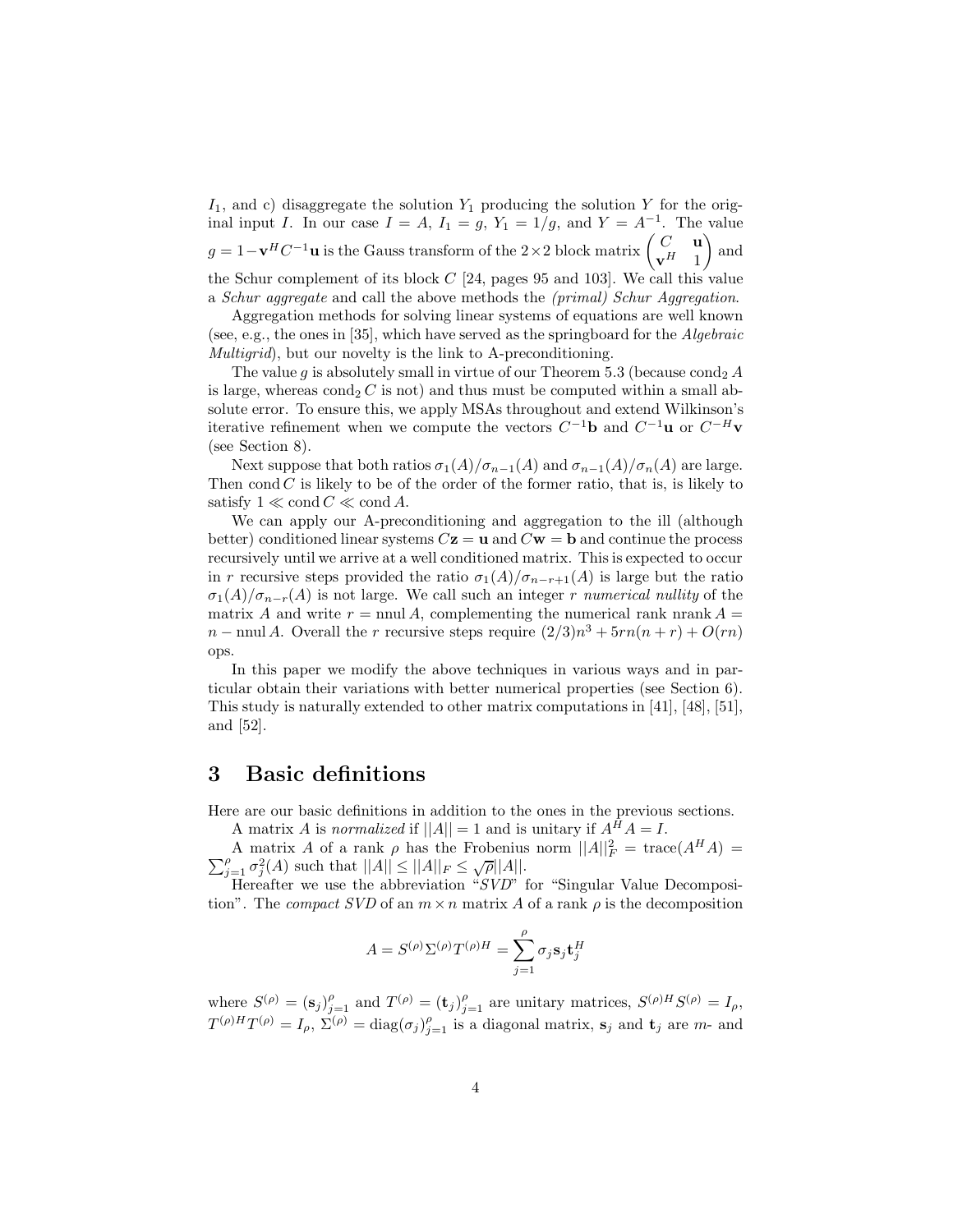*n*-dimensional vectors, respectively, and  $\sigma_j = \sigma_j(A)$  for  $j = 1, \ldots, \rho$  are the singular values of the matrix  $A, \sigma_1 \geq \sigma_2 \geq \cdots \geq \sigma_\rho > 0$ .

The *Moore-Penrose generalized inverse* of an  $m \times n$  matrix A of a rank  $\rho$ (also called its *pseudo inverse*) is the matrix  $A^- = \sum_{j=1}^{\rho} \sigma_j^{-1} \mathbf{t}_j \mathbf{s}_j^H$ . We write  $A^$ instead of the customary  $A^+$  in [24], [57], [58], and we write  $A^{-H}$  for  $(A^H)^ (A^{-})^{H}$ .

We have  $A^{-} = A^{-1}$  if  $m = n = \rho$ ,

$$
A^{-} = (A^{H} A)^{-1} A^{H} \text{ if } m \ge n = \rho,
$$
\n(3.1)

$$
A^{-} = A^{H} (AA^{H})^{-1} \text{ if } m = \rho \le n,
$$
\n(3.2)

cond  $A = \sigma_1/\sigma_\rho = ||A|| \, ||A^-||$ . It follows that

$$
cond(MN) \leq (cond M) cond N.
$$
 (3.3)

Hereafter we represent our APCs as the products  $P = UV^H$  of two rectangular matrices  $U$  and  $V$  of full ranks, thus emphasizing the role of the ranks of the APCs.

### **4 The SMW formula and its variations**

### **4.1 The case of nonsingular matrices**

For a  $2 \times 2$  block matrix

$$
B = \begin{pmatrix} B_{11} & B_{12} \\ B_{21} & B_{22} \end{pmatrix},
$$

the matrix  $G_{22} = B_{22} - B_{21}B_{11}^{-}B_{12}$  (respectively,  $G_{11} = B_{11} - B_{12}B_{22}^{-}B_{21}$ ) is the block *Gauss transform* of the matrix *B* and the *Schur complement* of its north*block Gauss transform* of the matrix B and the *Schur complement* of its northwestern block  $B_{11}$  (respectively, southeastern block  $B_{22}$ ) provided  $B_{11}^-B_{11} = I$ <br>and/or  $B_1, B_2^- = I$  (respectively  $B_1^-B_{22} = I$  and/or  $B_2, B_2^- = I$ ) [24] pages and/or  $B_{11}B_{11}^- = I$  (respectively,  $B_{22}^-B_{22} = I$  and/or  $B_{22}B_{22}^- = I$ ) [24, pages<br>05. 103<sup>1</sup> [57, page 155] We immediately verify the following lemma 95, 103], [57, page 155]. We immediately verify the following lemma.

**Lemma 4.1.** *Let the above block matrix* B *be nonsingular and let*

$$
B^{-1} = \begin{pmatrix} W & X \\ Y & Z \end{pmatrix}
$$

*for the same block decomposition of the matrix* B *and for some matrices* W*,* X*, Y* and *Z*. Then  $W = G_{11}^{-1}$  (resp.  $Z = G_{22}^{-1}$ ) if the block  $B_{11}$  (resp.  $B_{22}$ ) is nonsingular *nonsingular.*

**Theorem 4.1.** For  $n \times r$  matrices U and V and an  $n \times n$  matrices A, let *the matrix*  $C = A + UV^H$  *be nonsingular. Then the matrices* A *and*  $G =$ <sup>I</sup><sup>r</sup> <sup>−</sup> <sup>V</sup> <sup>H</sup> <sup>C</sup>*<sup>−</sup>*<sup>1</sup><sup>U</sup> *are the respective Schur complements (block Gauss transforms) of the blocks*  $I_r$  *and*  $C$  *in the matrix*  $W = \begin{pmatrix} C & U \\ V^H & I_r \end{pmatrix}$  $V^H$   $I_r$ - *such that*

$$
\det W = \det A = (\det C) \det G. \tag{4.1}
$$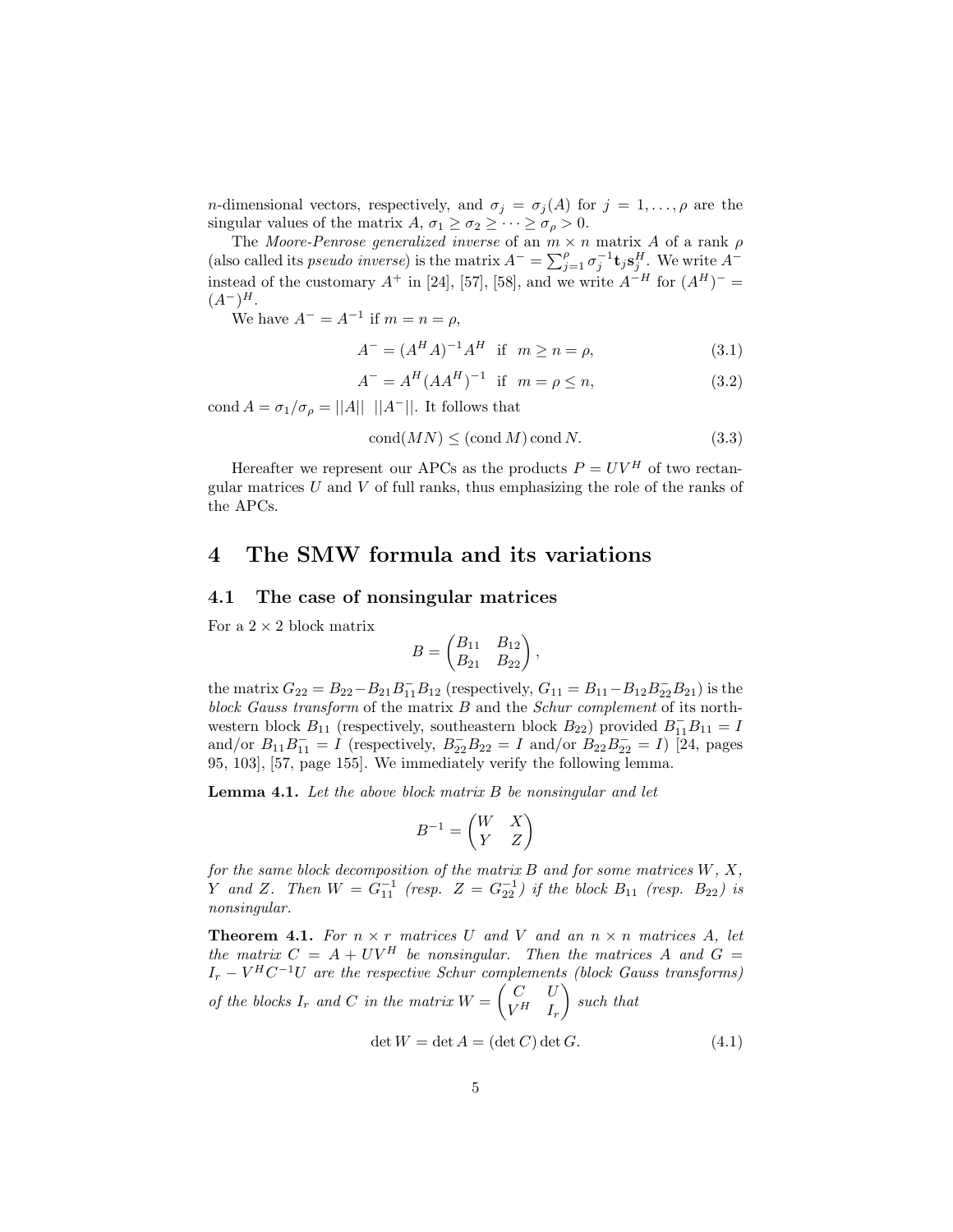*Furthermore [24, page 50], [57, Corollary 4.3.2], if the matrix* A *is nonsingular, then so is the matrix* G*, and we have the Sherman–Morrison–Woodbury formula*  $(C - UV^H)^{-1} = C^{-1} + C^{-1}UG^{-1}V^HC^{-1}.$ 

*Proof.* Begin with the factorizations

$$
\begin{pmatrix}\nC & U \\
V^H & I_r\n\end{pmatrix} =\n\begin{pmatrix}\nI_n & U \\
0 & I_r\n\end{pmatrix}\n\begin{pmatrix}\nA & 0 \\
0 & I_r\n\end{pmatrix}\n\begin{pmatrix}\nI_n & 0 \\
V^H & I_r\n\end{pmatrix} \\
= \begin{pmatrix}\nI_n & 0 \\
V^H C^{-1} & I_r\n\end{pmatrix}\n\begin{pmatrix}\nC & 0 \\
0 & G\n\end{pmatrix}\n\begin{pmatrix}\nI_n & C^{-1}U \\
0 & I_r\n\end{pmatrix},
$$

which implies equations (4.1). Invert this factorization to obtain that

$$
\begin{pmatrix}\nA^{-1} & X \\
Y & Z\n\end{pmatrix} = \begin{pmatrix}\nI_n & 0 \\
-V^H & I_r\n\end{pmatrix} \begin{pmatrix}\nA^{-1} & 0 \\
0 & I_r\n\end{pmatrix} \begin{pmatrix}\nI_n & -U \\
0 & I_r\n\end{pmatrix}
$$
\n
$$
= \begin{pmatrix}\nI_n & -C^{-1}U \\
0 & I_r\n\end{pmatrix} \begin{pmatrix}\nC^{-1} & 0 \\
0 & G^{-1}\n\end{pmatrix} \begin{pmatrix}\nI_n & 0 \\
-V^HC^{-1} & I_r\n\end{pmatrix}
$$
\n
$$
= \begin{pmatrix}\nC^{-1} + C^{-1}UG^{-1}V^HC^{-1} & X \\
Y & Z\n\end{pmatrix}
$$

for some matrices  $X, Y$ , and  $Z$ .

**Remark 4.1.** *Equation* (4.1) also follows from the two equations  $\det A$  $(\det C) \det(I_n - C^{-1}UV^H)$  *(implied by the equation*  $A = C(I_n - C^{-1}UV^H)$ ) *and*  $\det(I_r - X^H Y) = \det(I_n - Y X^H)$  *[27, Exercise 1.14] for*  $n \times r$  *matrices*  $X - V^H$  *and*  $Y - C^{-1} U$  *For*  $r = 1$  *U* = **u** *and*  $Y = X$  *(t, 1)* turns into the  $X = V^H$  and  $Y = C^{-1}U$ . For  $r = 1$ ,  $U = \mathbf{u}$ , and  $V = \mathbf{v}$ , (4.1) turns into the equation det  $A = (1 - \mathbf{v}^H C^{-1} \mathbf{u})$  det  $C$  (cf. [17] and [97]) *equation* det  $A = (1 - \mathbf{v}^H C^{-1} \mathbf{u}) \det C$  *(cf. [17] and [27]).* 

### **4.2 The SMW formula for the full rank matrices**

Suppose the matrices A, U, V, and  $C = A + UV^H$  of sizes  $m \times n$ ,  $m \times r$ ,  $n \times r$ , and  $m \times n$ , respectively, have full ranks. For  $m \leq n$  deduce that the matrix  $I_m - UV^H C^-$  is nonsingular and

$$
A = (I_m - UV^H C^-)C, A^- = C^-(I_m - UV^H C^-)^{-1}, \tag{4.2}
$$

whereas for  $m \ge n$  deduce that the matrix  $I_n - C^-UV^H$  is nonsingular and

$$
A = C(I_n - C^-UV^H), A^- = (I_n - C^-UV^H)^{-1}C^-
$$
 (4.3)

(cf. equations  $(3.1)$  and  $(3.2)$ ).

For  $m \ge n$  substitute  $C \stackrel{\sim}{\leftarrow} I_m$  and  $V^H \leftarrow V^H C^-$  into the SMW formula in Theorem 4.1 and obtain that

$$
(I_m - UV^H C^-)^{-1} = I_m + U(I_r - V^H C^- U)^{-1} V^H C^-.
$$
 (4.4)

For  $m \leq n$  substitute  $C \leftarrow I_n$  and  $U \leftarrow C^-U$  into the SMW formula and obtain that

$$
(I_n - C^- UV^H)^{-1} = I_n + C^- U (I_r - V^H C^- U)^{-1} V^H.
$$
 (4.5)

 $\Box$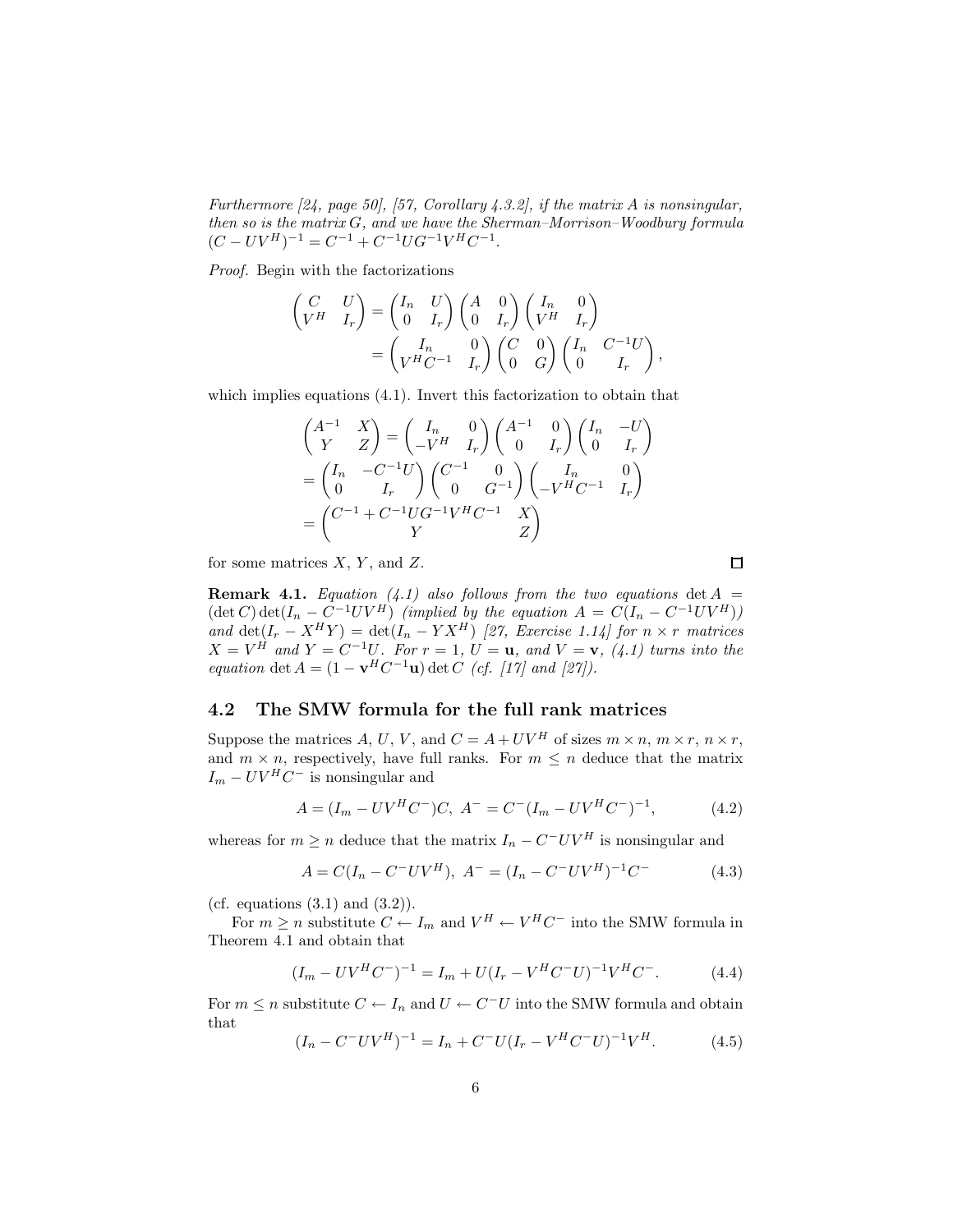By combining equations  $(4.2)$ – $(4.5)$ , extend the SMW formula to rectangular matrices of full rank as follows,

$$
A^{-} = C^{-} + C^{-}U(I_{r} - V^{H}C^{-}U)^{-1}V^{H}C^{-}.
$$
\n(4.6)

Observe that  $A^-A = I_n$  for  $m \ge n$ ,  $AA^- = I_n$  for  $m \le n$ , and  $G = I_r - V^H C^- U$ is the block Gauss transform of the block matrix  $\begin{pmatrix} C & V^H \\ I^I & I \end{pmatrix}$  and the Schur complement of its block C. We call the matrix G a Schur aggregate and the<br>transition to computations with this matrix the Schur Aggregation. Here is a transition to computations with this matrix the Schur Aggregation. Here is a simple flowchart for computing a Schur aggregate.

**Flowchart 4.1.** *Given a matrix* A *of full rank, generate an APP UV<sup>H</sup> and successively compute the matrices*

- $C = A + UV^H$ *, which should have full rank,*
- $C^-U$  *or*  $V^HC^-$ *,*
- $G = I_r V^H C^- U$ .

For smaller ranks r one can solve linear systems with the matrix  $G$  by applying the algorithms of the CG/GMRES type, even if the matrix is ill conditioned [2], [24, Sections 10.2–10.4], [55], [60], but the conditioning of this matrix can become the central issue for larger ranks r.

Finally suppose we seek a solution Y of a matrix equation  $AY = B$  and use an APC  $UV^{\tilde{H}}$  such that  $UF = B$  for a matrix F. Then SMW formula (4.6) implies that

$$
Y = C^- U G^{-1} F \tag{4.7}
$$

where  $C = A + UV^H$  and  $G = I - V^H C^- U$ . Indeed, post-multiply equation (4.6) by  $B - I\ell F$  obtain that  $(4.6)$  by  $B = UF$ , obtain that

$$
Y = A^{-}B = A^{-}UF = C^{-}UF + C^{-}UG^{-1}V^{H}C^{-}UF = C^{-}U(I_{r} + G^{-1}V^{H}C^{-}U)F,
$$

and substitute the equation  $I_r + G^{-1}V^H C^-U = G^{-1}$ .

In particular if  $F = 1$  and  $U = B = \mathbf{u} = \mathbf{b}$  is a vector, then q is a scalar, and (4.7) turns into the following vector equation,

$$
Y = \mathbf{y} = C^{-1}\mathbf{b}/g.
$$
 (4.8)

### **4.3 The dual SMW formula**

Assume that the matrices A, U, V, and  $C = A^- + VU^H$  have full rank and deduce that the matrix  $I_n + V U^H A$  is nonsingular and

$$
(C_{-})^{-} = A(I_n + VU^H A)^{-1} \text{ where } m \ge n,
$$
\n(4.9)

whereas the matrix  $I_m + AVU^H$  is nonsingular and

$$
(C_{-})^{-} = (I_m + AVU^H)^{-1}A \text{ where } m \le n.
$$
 (4.10)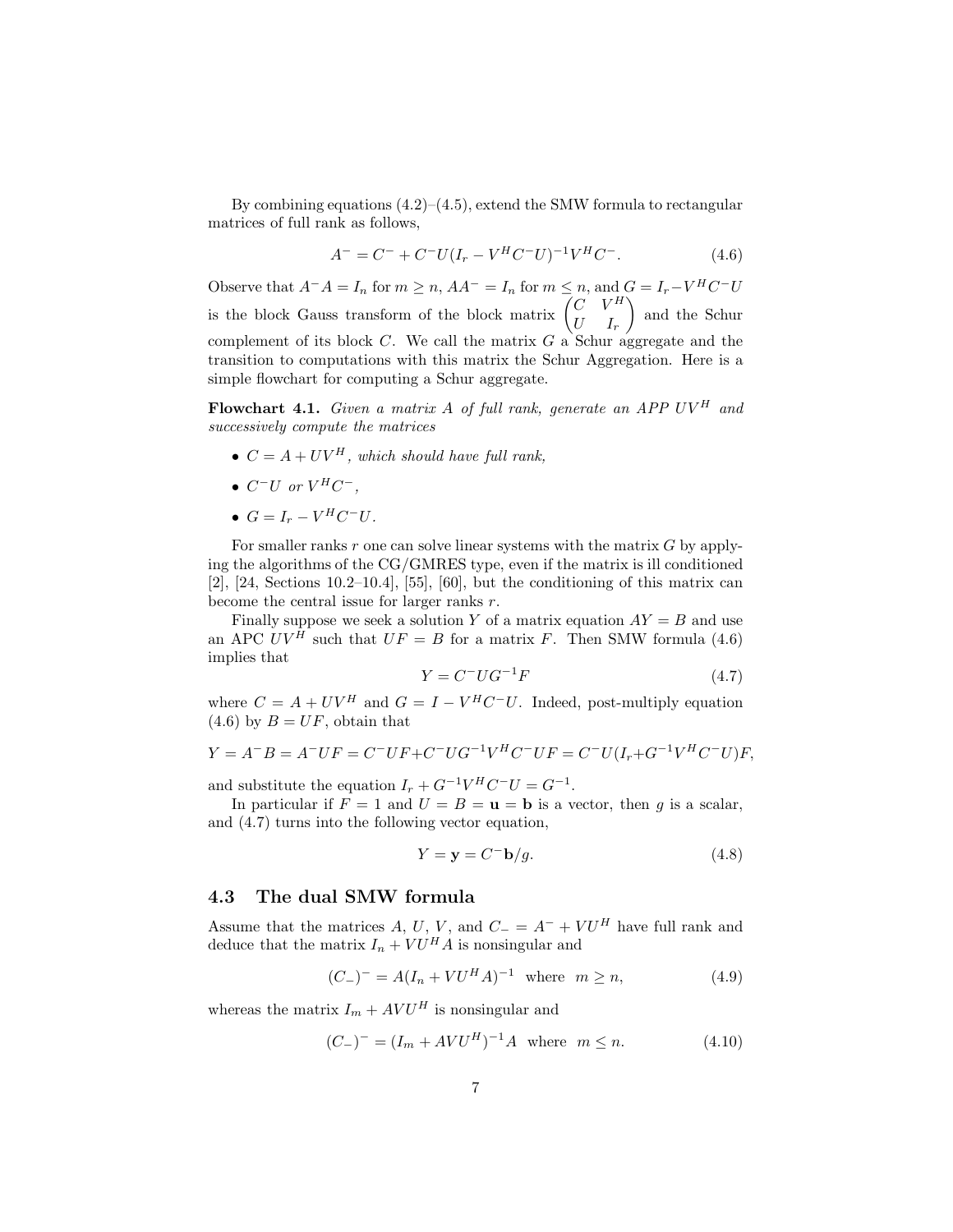Write  $q = \text{rank}(V U^H)$ , apply the SMW formula, and obtain that

$$
(I_n + VU^H A)^{-1} = I_n - V(I_q + U^H A V)^{-1} U^H A
$$

for  $m \geq n$  and

$$
(I_m + AVU^H)^{-1} = I_m - AV(I_q + U^HAV)^{-1}U^H
$$

for  $m \leq n$ . Substitute these equations into (4.9) and (4.10) and in both cases obtain the *dual SMW formula*

$$
(C_{-})^{-} = (A^{-} + VU^{H})^{-} = A - AVH^{-1}U^{H}A, \quad H = I_{q} + U^{H}AV.
$$
 (4.11)

Equations (4.11) express the matrix  $(C<sub>-</sub>)$ <sup>-</sup> via the inverse  $H<sup>-1</sup>$  of the matrix H, which is the Schur complement of the block  $-A^-$  in the block matrix  $\begin{pmatrix} -A^- & U^H \end{pmatrix}$  $\begin{pmatrix} -A^- & U^H \\ V & I \end{pmatrix}$ .

Due to the equation  $((C_{-})^{-})^{-} = A^{-} + VU^{H}$ , we can express the solution **y**<br>the linear system  $A$ **y** – **h** as follows to the linear system  $A$ **y** = **b** as follows,

$$
\mathbf{y} = \mathbf{z} - V U^H \mathbf{b}, \ (C_-)^{-} \mathbf{z} = \mathbf{b}.
$$
 (4.12)

For  $q \text{ } \leq \min\{m, n\}$  we call the matrix H the *dual Schur aggregate* and the transition to the computations with this matrix the *dual Schur Aggregation*.

# **5 The norm and conditioning of a Schur aggregate**

In this section we link the singular values of the matrices A, C and G in the SMW formula (4.6). This implies further estimates for the norm and conditioning of the Schur aggregate G. In particular if  $\text{rank}(UV^H) = \text{mul } A > 0$ , then the *matrix* G *has a small norm and both matrices* C *and* G *are well conditioned.*

We deduce from equation (4.7) for  $F = I$  and  $B = U$  that  $A^-U = C^-UG^{-1}$ where A and C are  $m \times n$  matrices of full rank and  $m \geq n$ . Then bound (3.3) and the equation cond  $M = \text{cond}(M^-)$  together imply that cond( $A^-U$ ) ≤  $(\text{cond } C)(\text{cond } U)$  cond G. For random well conditioned  $m \times r$  matrices U and larger r we can expect that the ratio cond  $A/\text{cond}(A-U)$  is not very large, and then, informally speaking, numerical problems of computing with matrix A are translated to the computations with the matrices  $C$  and  $G$ . Next we deduce a similar property in the case of APCs  $UV^H$  of any rank provided the matrix C is well conditioned.

First we estimate the *j*th singular values of the matrix  $G^{-1}$ ,  $j = 1, \ldots, r$ , in terms of the singular values  $\sigma_i(A^-)$ ,  $\sigma_1(C)$ , and  $\sigma_1(C^-)$ . Theorem 5.2 is a special case of [58, Theorem 3.3.3] where  $E = I_n$ .

**Theorem 5.1.** Let W denote an  $m \times n$  matrix of full rank  $\rho = \min\{m, n\}$ . *Write*  $\sigma_+(W) = \sigma_1(W)$ ,  $\sigma_-(W) = \sigma_o(W)$ *. Then we have*  $\sigma_i(M)\sigma_-(W) \leq$  $\sigma_j(MW) \leq \sigma_j(M)\sigma_+(W)$  and  $\sigma_j(N)\sigma_-(W) \leq \sigma_j(WN) \leq \sigma_j(N)\sigma_+(W)$  for  $j = 1, \ldots, \rho$  and  $\rho \times \rho$  matrices M and N.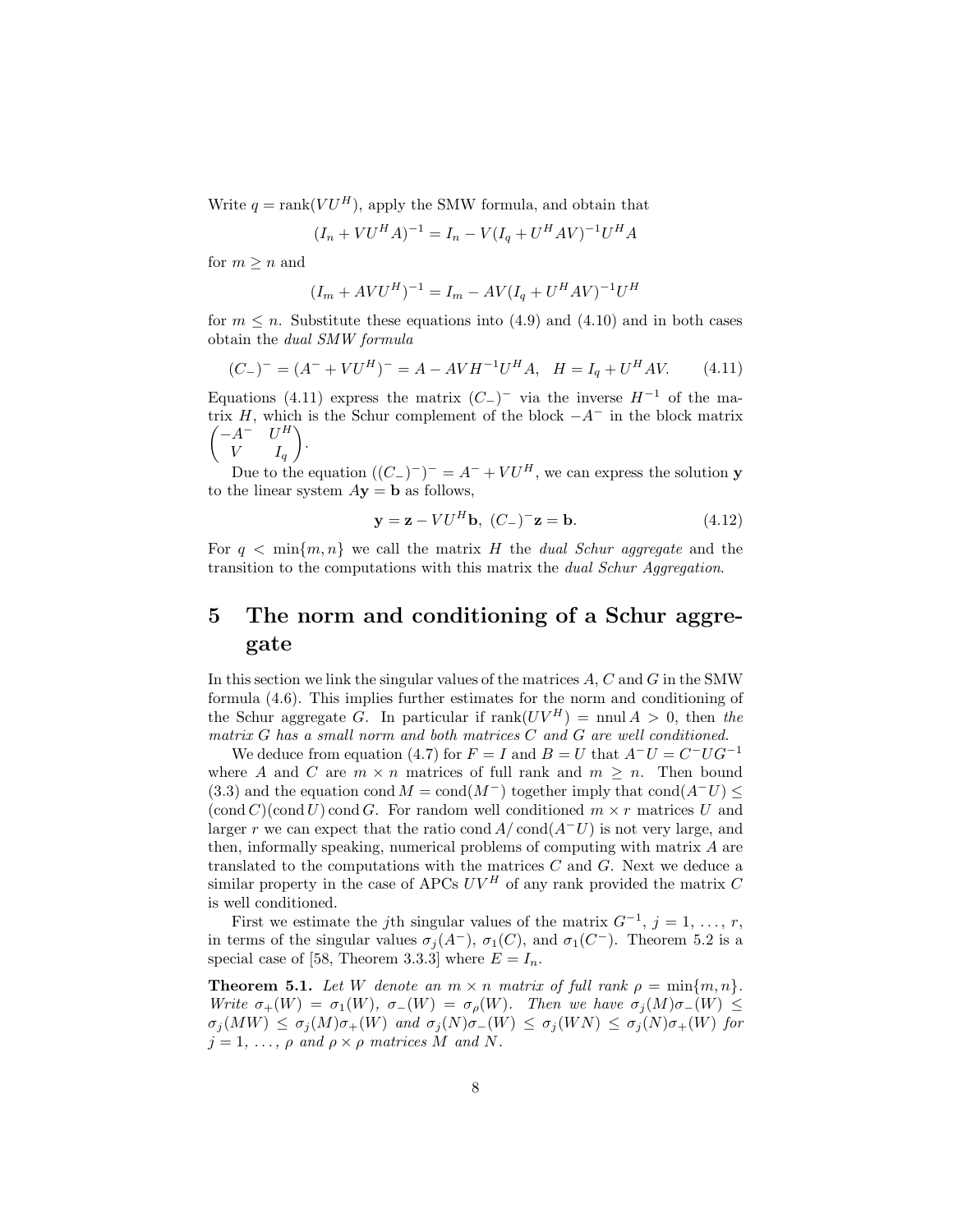*Proof.* The singular values are invariant in multiplication by a unitary matrix, and so we can consider just the case of a positive diagonal matrix  $W$ . In this case the claimed bounds follow from the Courant–Fischer Minimax Characterization [24, Theorem 8.1.2], [58, Theorem 3.3.2]. □

**Theorem 5.2.** We have  $\sigma_j(W) - 1 \leq \sigma_j(W + I_n) \leq \sigma_j(W) + 1$  for an  $n \times n$ *matrix W and for*  $j = 1, 2, ..., n$ *.* 

**Theorem 5.3.** For positive integers m, n, and r, a normalized  $m \times n$  matrix A, and a pair of matrices U of size  $m \times r$  and V of size  $n \times r$ , write  $C = A + UV^H$ and  $G = I_r - V^H C^- U$ . Suppose the matrices A and  $C = A + UV^H$  have full *rank*  $\rho \geq r$ *. Then the matrix G is nonsingular, and we have* 

$$
\sigma_j(A^-)\sigma^2_-(C) - \sigma_-(C) \le \sigma_j(G^{-1}) \le \sigma_j(A^-)\sigma^2_+(C) + \sigma_+(C)
$$

for  $\sigma$ <sub>−</sub>(C) =  $\sigma$ <sub>ρ</sub>(C),  $\sigma$ <sub>+</sub>(C) =  $\sigma$ <sub>1</sub>(C) ≤ 2,  $\sigma$ <sub>j</sub>(A<sup>−</sup>) = 1/ $\sigma$ <sub>ρ−j+1</sub>(A), j = 1,..., r.

*Proof.* Let  $m \geq n$ . Deduce from equation (4.3) that the matrix  $G_n = I_n$  –  $C^-UV^H$  is nonsingular. So is the matrix G as well because det  $G = \det G_n$  [27, Exercise 1.14].

Next combine equation (4.3) with Theorem 5.1 for  $M = G_n^{-1}$ ,  $W = C^-,$  and  $A^- = MW$ , to obtain that

$$
\sigma_j(G_n^{-1})\sigma_-(C^-) \le \sigma_j(A^-) \le \sigma_j(G_n^{-1})\sigma_+(C^-)
$$

for  $j = 1, \ldots, \rho$ . Substitute  $\sigma$ <sub>−</sub>(C<sup>−</sup>) = 1/ $\sigma$ <sub>+</sub>(C) and  $\sigma$ <sub>+</sub>(C<sup>−</sup>) = 1/ $\sigma$ <sub>−</sub>(C) and obtain that

$$
\sigma_j(A^-)\sigma_-(C) \le \sigma_j(G_n^{-1}) \le \sigma_j(A^-)\sigma_+(C) \text{ for } j=1,\ldots,\rho. \tag{5.1}
$$

Combine Theorem 5.1 for  $W = C^-U$  and  $N = G^{-1}$  with the equations and inequalities  $\sigma_j(C^-UG^{-1}V^H) = \sigma_j(C^-UG^{-1})$  for  $j = 1, \ldots, r, \sigma_{-}(C^-U) \ge$ <br> $\sigma_{-}(C^-) = 1/\sigma_{+}(C)$  and  $\sigma_{+}(C^-U) \leq \sigma_{-}(C^+)-1/\sigma_{-}(C)$  to deduce that  $\sigma$ <sub>−</sub>(C<sup>−</sup>) = 1/ $\sigma$ <sub>+</sub>(C<sup>)</sup>, and  $\sigma$ <sub>+</sub>(C<sup>−</sup>U) ≤  $\sigma$ <sub>−</sub>(C<sup>+</sup>) = 1/ $\sigma$ <sub>−</sub>(C) to deduce that

$$
\sigma_j(G^{-1})/\sigma_+(C) \leq \sigma_j(C^- U G^{-1} V^H) \leq \sigma_j(G^{-1})/\sigma_-(C)
$$

for  $j = 1, \ldots, r$ . Combine the latter bounds with Theorem 5.2 for  $W =$  $C^- U G^{-1} V^H$  and equation (4.5) to deduce that

$$
\sigma_j(G^{-1})/\sigma_+(C) - 1 \le \sigma_j(G_n^{-1}) \le \sigma_j(G^{-1})/\sigma_-(C) + 1
$$

and therefore

$$
(\sigma_j(G_n^{-1}) - 1)\sigma_-(C) \le \sigma_j(G^{-1}) \le (\sigma_j(G_n^{-1}) + 1)\sigma_+(C)
$$

for  $j = 1, \ldots, r$ . Combine this equation with equation (5.1) and obtain the claimed bounds in the case of  $m \geq n$ .<br>For  $m \leq n$  proceed similarly but use equations (4.2) and (4.4) instead of

For  $m \leq n$  proceed similarly but use equations (4.2) and (4.4) instead of<br>a) and (4.5) replace G with  $G = I - IUV^HC^-$  and furthermore invoking (4.3) and (4.5), replace  $G_n$  with  $G_m = I_m - UV^HC^-$  and furthermore, invoking<br>Theorem 5.1 the first and the second time, replace  $M - C^{-1}$  with  $N - C^{-1}$ Theorem 5.1 the first and the second time, replace  $M = G_n^{-1}$  with  $N = G_m^{-1}$ <br>and replace  $W = C^{-1}I$  with  $W = V^H C^-$  respectively and replace  $W = C^-U$  with  $W = V^H C^-$ , respectively.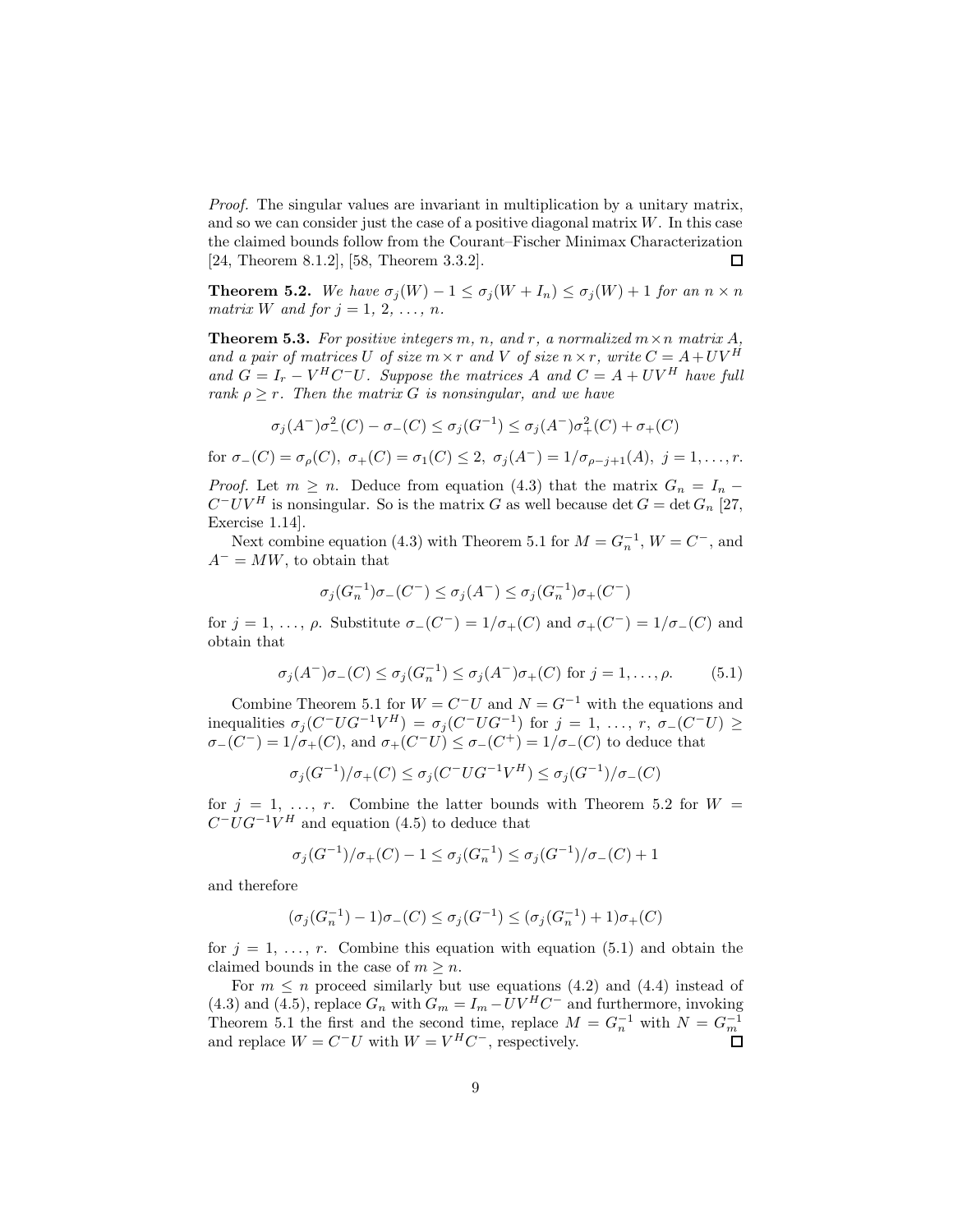**Corollary 5.1.** *Under the assumption of Theorem 5.3 we have*

cond  $G = \text{cond}(G^{-1}) \leq (\text{cond } C)(\sigma_1(A^-)\sigma_+(C) + 1)/(\sigma_r(A^-)\sigma_-(C) - 1),$  $||G|| = \sigma_1(G) = 1/\sigma_j(G^{-1}) \leq 1/(\sigma_r(A^-)\sigma^2_-(C) - \sigma_-(C)).$ 

Suppose A is an  $n \times n$  nonsingular matrix such that nnul  $A = r$  and  $UV^H$  is a random, well conditioned and properly scaled APP of a rank r. Then the values  $\sigma_{n-j+1}(A)/\sigma_1(A)$  are small for  $j \leq r$  and are not small for  $j > r$ , whereas the value  $\sigma_n(C)$  is likely to be of the order of  $\sigma_{n-r}(A) \gg \sigma_{n-r+1}(A)$ . Therefore, all singular values  $\sigma_{r-j+1}(G)=1/\sigma_j(G^{-1})$  for  $j=1, \ldots, r$  are likely to be of the order of at most  $\sigma_{n-j+1}(A)$ . Furthermore (cf. Corollary 5.1), cond G is likely to be of the order of  $(\text{cond } C)^2 \sigma_{n-r+1}(A)/\sigma_n(A)$ , whereas the 2-norm  $||G|| = \sigma_1(G)$  is likely to be of the order of  $\sigma_{n-r+1}(A)$ . The latter value has the order of  $\sigma_1(A)/\text{cond } A$ . Thus, as we claimed, the matrix G is expected to have a small norm and to be well conditioned if  $||A|| \neq 1$  and if nnul  $A = r$ .

Finally all our estimates for matrices A, C, and G are readily extended to the dual counterparts  $A^-$ ,  $(C_-)^-$  and H of these matrices.

# **6 The solution of linear systems of equations and the computation of determinants with the Schur Aggregation. High level description**

Based on the study in the previous sections we can extend our algorithms in Section 2 by using

- 1. the dual SMW formula
- 2. APCs of ranks  $r > 1$
- 3. APCs  $UV^H$  where  $U$ **f** = **b** for some vector **f** (cf. (4.8)).

Let us comment on these three extensions and then on computing determinants.

1. We specify the dual process in Algorithms 7.2–7.4 in the next section. Here are our introductory comments. Recursive application of dual rank-one modifications naturally mimics the recursive process in Section 2 but has an advantage of avoiding most of divisions and restricting matrix inversions to inverting a single dual A-modification at the last recusive step, where this Amodification is well conditioned. We first apply formulae (4.11) and (4.12) for  $U = \mathbf{u}$  and  $V = \mathbf{v}$  and obtain that

$$
h(C_{-})^{-} = hA - AvuH A = A(hI - vuH A), \quad h = 1 - uH Av,
$$
(6.1)

**y** = **z**−**vu**<sup>H</sup>**b**, and  $(C_$ <sup>−</sup>**z** = **b**. These equations define division-free reduction of a linear system  $\{Ay = \mathbf{b}\} \rightarrow \{h(C_{-})^{-}\mathbf{z} = h\mathbf{b}\}.$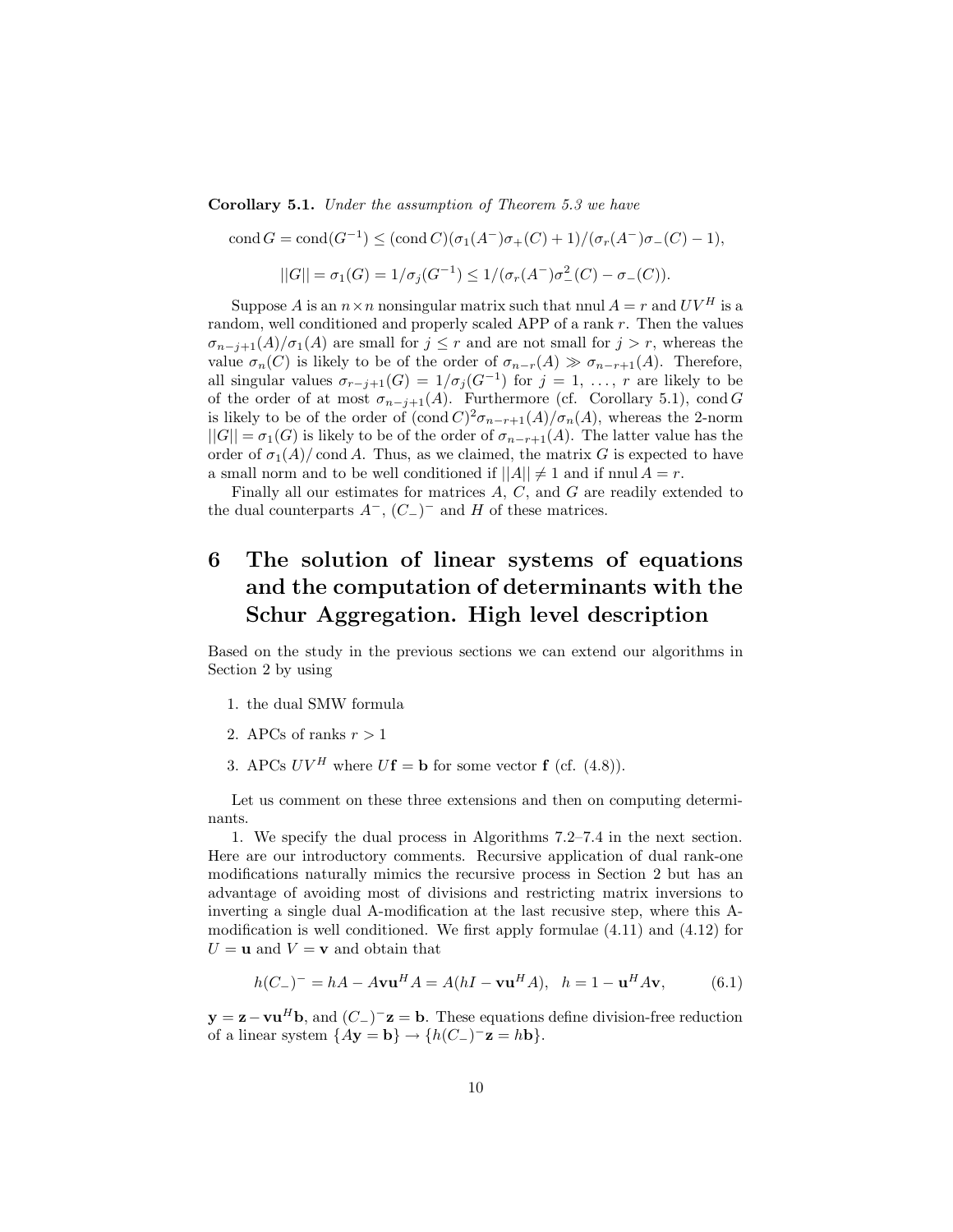For a pair of random vectors **u** and **v** (as well as for a random vector **u** and for **v** = **u**) scaled so that the ratio  $||\mathbf{v}\mathbf{u}^H||/||A<sup>-</sup>||$  is neither large nor small, we can expect (cf. [45]) that cond( $C_-\$ ) = cond( $(C_-\)$ <sup>−</sup>) has the order of  $\sigma_2(A)/\sigma_{n-1}(A)$ . If this ratio is large, we apply dual A-preconditioning and dual aggregation to the matrix  $h_1(C_{-1})^- = h(C_{-})^-$ . This produces a matrix  $h_2(C_{-2})^-$  with the condition number expected to be at the level of  $\sigma_3(A)/\sigma_n(A)$ . Recursively we expect to arrive at a well conditioned matrix  $h_q(C_{-q})$ <sup>-</sup> in q steps provided nnul( $A^-$ ) = q (see Algorithm 7.1 in the next section).

Overall in this transition we need to multiply 2q matrices of the size  $n \times n$ by 2q vectors and in addition to perform either  $qn^2$  ops including divisions (cf. equation (4.11)) or  $2qn^2$  ops division-free. We can apply Gaussian elimination to solve the linear system  $h(C_{-r})^-\mathbf{z}_r = h\mathbf{b}$  in  $\left(\frac{2}{3}\right)n^3 + O(n^2)$  ops. The subsequent transition to the solution vector **y** requires only  $O(qn)$  ops (cf. equation (4.12)).

Compared to the recursive process in Section 2 for  $r = q$ , the book-keeping for the back transition to the solution **y** is simplified, and we can save the order of  $q^2n$  ops at this stage, but we use extra  $qn^2$  ops in a division-free version. Most important difference, however, is that at the stage of computing the Schur aggregates G we avoid numerical problem and do not need iterative refinement because the respective computation of the dual Schur aggregates  $H$  is divisionfree.

To support the dual recursive process we need a crude estimate for the value  $\sigma_n(A)$ , versus a crude estimate for  $\sigma_1(A)$  in the recursive process in Section 2. The known numerically stable algorithms produce both estimates by using  $O(n^2)$  ops [24, Sections 2.3.2, 2.3.3, and 3.5.4], [57, Section 5.3].

We can combine q recursive steps of the above dual process with  $r$  recursive steps of the primal process in Section 2. This is likely to decrease the condition number of the input matrix A to the level of  $\sigma_{q+1}(A)/\sigma_{n-r}(A)$ .

2. Suppose A is a nonsingular ill conditioned  $n \times n$  matrix such that the ratios  $\sigma_1/\sigma_{n-r+1}$  and  $\sigma_{n-r}/\sigma_n$  (resp.  $\sigma_1/\sigma_q$  and  $\sigma_{q+1}/\sigma_n$ ) are not large, but  $\sigma_{n-r} \gg \sigma_{n-r+1}$  (resp.  $\sigma_q \gg \sigma_{q+1}$ ), so that the matrix A is ill conditioned<br>due to a single jump in the spectrum of its singular values. We can find the due to a single jump in the spectrum of its singular values. We can find the threshold value r (resp. q) of the rank of the APC by recursively testing the values  $0, 1, 2, 4, 8, \ldots$  until we arrive at a well conditioned matrix C (resp. an ill conditioned matrix  $H$ ) and then applying binary search to decrease this value.

Under this assumption a single primal APC  $UV^H$  of rank r (resp. a dual APC of rank  $q$ ) can replace r primal (resp.  $q$  dual) rank-one recursive steps. Overall, at both A-preconditioning and aggregation stages, we perform about as many ops as in the case of recursive rank-one modifications, except that we need to perform about  $2r^3$  (resp.  $2q^3$ ) extra ops to invert the matrix G (resp. H). Moreover, in the dual case, some additional care is needed to avoid divisions. The extra effort, however, can be more than compensated by the well known benefits of applying block matrix multiplications [24], [57] and avoiding divisions.

We can extend the approach recursively by selecting proper ranks  $r_i$  for APCs  $U_i V_i^H$  (resp.  $q_i$  for APCs  $V_i U_i^H$ ) at the *i*th recursive step for  $i = 1, 2, \ldots$ .<br>E.g. in Algorithm 7.4 we choose  $q_i = 1$  for all *i* E.g., in Algorithm 7.4 we choose  $q_i = 1$  for all *i*.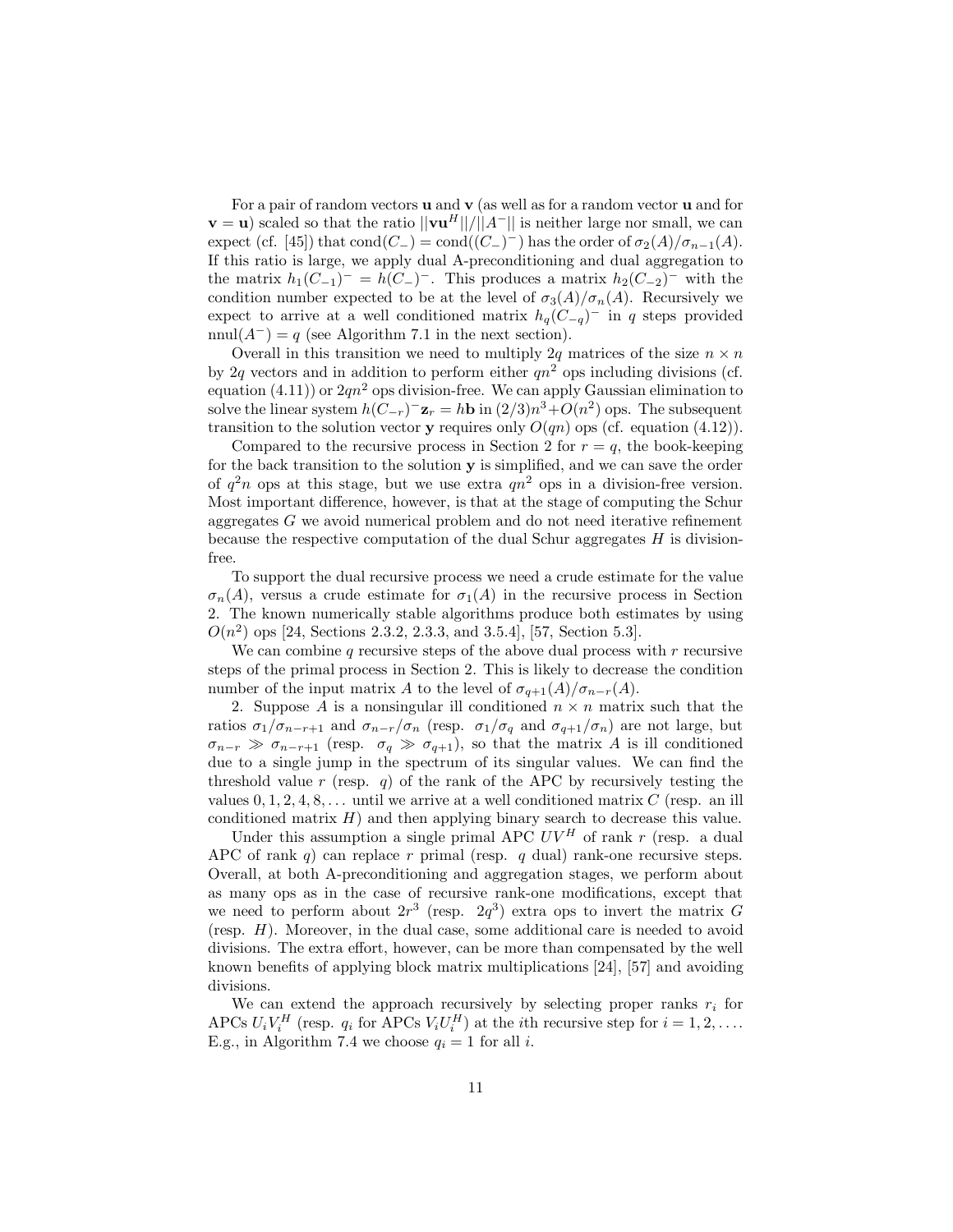3. Equations (4.7) and (4.8) enable us to simplify the computation of the solution vector  $y = A^-b$  to the linear system  $Ay = b$  versus the primal SMW formula. To incorporate these equations into the recursive process of A-preconditioning and aggregation, we choose the matrices  $U = U_k$  and  $F = F_k$  at the kth recursive step as follows,  $U_1 = \mathbf{b}, F_1 = 1, U_k = (U_{k-1}, \mathbf{u_k}),$  $F<sup>T</sup> = (1, 0<sup>T</sup>), k = 2, 3, \ldots$  Then the kth recursive step involves a new (random) vector  $\mathbf{u}_k$  such that  $U_k F_k = \mathbf{b}$ . The progress with improving the conditioning is the same as before except that the impact of the first step with  $U_1 = \mathbf{b}$  decreases (resp. becomes nil) wherever the vector **b** lies near (resp. in) the range of the matrix A.

4. We refer the reader to [4], [13], [14], [48], [53], [56], and the extensive bibliography therein on the classical problem of computing determinants, currently highly important to the fundamental geometric and algebraic-geometric computations. In particular the computation of convex hulls and Voronoi diagrams essentially amounts to recursive computation of the signs of determinants. Performed numerically with unit roundoff (computer precision)  $\epsilon$ , the sign computation can be certified if cond  $A < c/\epsilon$  for a constant c (cf. [53]). Generally numerical computation of both sign and value of the determinant is the hardest where the input matrix is ill conditioned, which makes preconditioning highly important in this area.

Our preconditioning recipes for solving linear systems of equations are immediately extended to the determinant computation due to the following simple modifications of the SMW formulas (4.6) and (4.11),

$$
\det A = (\det G) \det C = (\det((C_{-})^{-1})) / \det H.
$$
 (6.2)

# **7 Recursive primal and dual A-preconditioning and Schur aggregation**

Next we specify the recursive processes of primal and dual A-preconditioning and Schur aggregation.

We use the matrices  $U$  and  $V$  whose entries we can round to a fixed (smaller) number of bits to control or avoid rounding errors in computing the matrices  $C = A + UV^H$  and  $H = I_a + U^H A V$  (cf. [45]).

In each recursive step we choose ranks  $r$  and  $q$  for the primal and dual APPs according to some fixed policies RANK and DUAL RANK, respectively. E.g., in every step we can set  $r = 1$  (resp.  $q = 1$ ) or let r (resp. q) be the minimum rank of a primal APP  $UV^H$  (resp. dual APP  $VU^H$ ) for which the matrix  $C = A + UV^H$  (resp.  $C = A^{-1} + VU^H$ ) is well conditioned. Another sample option is to let  $q$  be the rank of a dual APP for which we compute error-free the scalar  $h = \det H$  and the adjoint matrix  $hH^{-1}$  (cf. Algorithms 7.3 and 7.4 and Remark 7.2).

**Algorithm 7.1. Recursive primal A-preconditioning and Schur aggregation for determinant and inverse.**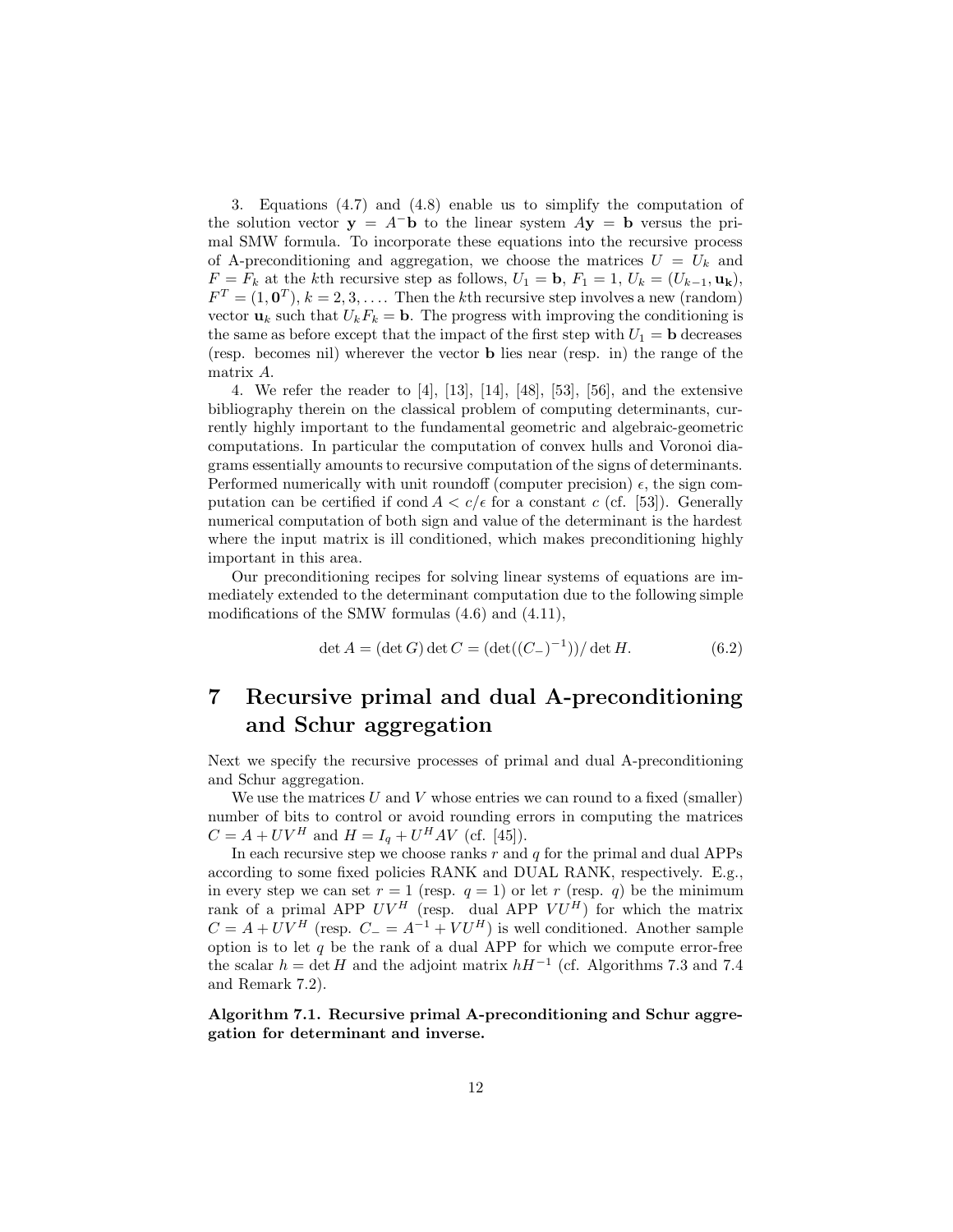INPUT: *a nonsingular*  $n \times n$  *matrix* A *and a policy RANK.* 

Output: det <sup>A</sup> *and the matrix* <sup>A</sup>*−*1*.*

COMPUTATIONS:

- *0. Choose a positive integer* r *according to the policy RANK.*
- *1. Generate the pair of normalized*  $n \times r$  *matrices*  $\tilde{U}$  *and* V, *such that*  $||U|| = ||V|| = 1.$
- *2. Compute a crude estimate* ν *for the norm* ||A||*.*
- *3. Compute the matrix*  $U = \nu \tilde{U}$ .

*4. Compute the*  $n \times n$  *matrix*  $C = A + UV^H$ *, its inverse*  $C^{-1}$  *and determinant* det C. (If this matrix is ill conditioned, set  $A \leftarrow C$  and reapply *the algorithm.)*

*5. Compute the*  $n \times n$  *matrix*  $G = I_r - V^H C^{-1} U$ , *its inverse and determinant. (The computation of the matrix* G *may require high precision due to the cancellation of the leading bits in the representation of the entries. If this matrix is ill conditioned, set*  $A \leftarrow G$  *and reapply the algorithm.*)

*6. Compute and output the*  $n \times n$  *matrix*  $A^{-1} = C^{-1} + C^{-1} U G^{-1} V^H C^{-1}$ *and the scalar*  $\det A = (\det C) \det G$  *and stop.* 

#### **Algorithm 7.2. Recursive dual A-preconditioning and Schur aggregation (determinant and inverse).**

Input: *a nonsingular* n <sup>×</sup> n *matrix* A *and a policy DUAL RANK (cf. Remark 7.2).*

Output: det <sup>A</sup> *and the matrix* <sup>A</sup>*<sup>−</sup>*<sup>1</sup>*.*

COMPUTATIONS:

*0. Choose a positive integer* q *according to the policy DUAL RANK.*

*1. Generate the pair of normalized*  $n \times q$  *matrices*  $\tilde{U}$  *and* V, *such that*  $||U|| = ||V|| = 1.$ 

- 2. Compute a crude estimate  $\nu$  for the norm  $||A^{-1}|| = \text{cond } A/||A||$ .
- *3. Compute the matrix*  $U = \nu \tilde{U}$ .

4. Compute the  $q \times q$  matrix  $H = I_q + U^H A V$  and its inverse and de*terminant.* If this matrix is ill conditioned, set  $A \leftarrow H$  and reapply the *algorithm. (The computation of the matrix* H *may require high precision due to the cancellation of the leading bits in the representation of the entries. If this matrix is ill conditioned, set*  $A \leftarrow H$  *and reapply the algorithm.)*

*5. Compute the matrix*  $(C_-\)^{-1} = A - AVH^{-1}U^H A$  *and its inverse and determinant.* If the matrix  $C_$  *is ill conditioned, set*  $A \leftarrow (C_$ <sup>-1</sup> *and reapply the algorithm.*

*6. Compute and output the*  $n \times n$  *matrix*  $A^{-1} = ((C_{-})^{-1})^{-1} - V^{H}U$  *and the scalar* det  $A = (\det((C_{-})^{-1}))/\det H$  *and stop.*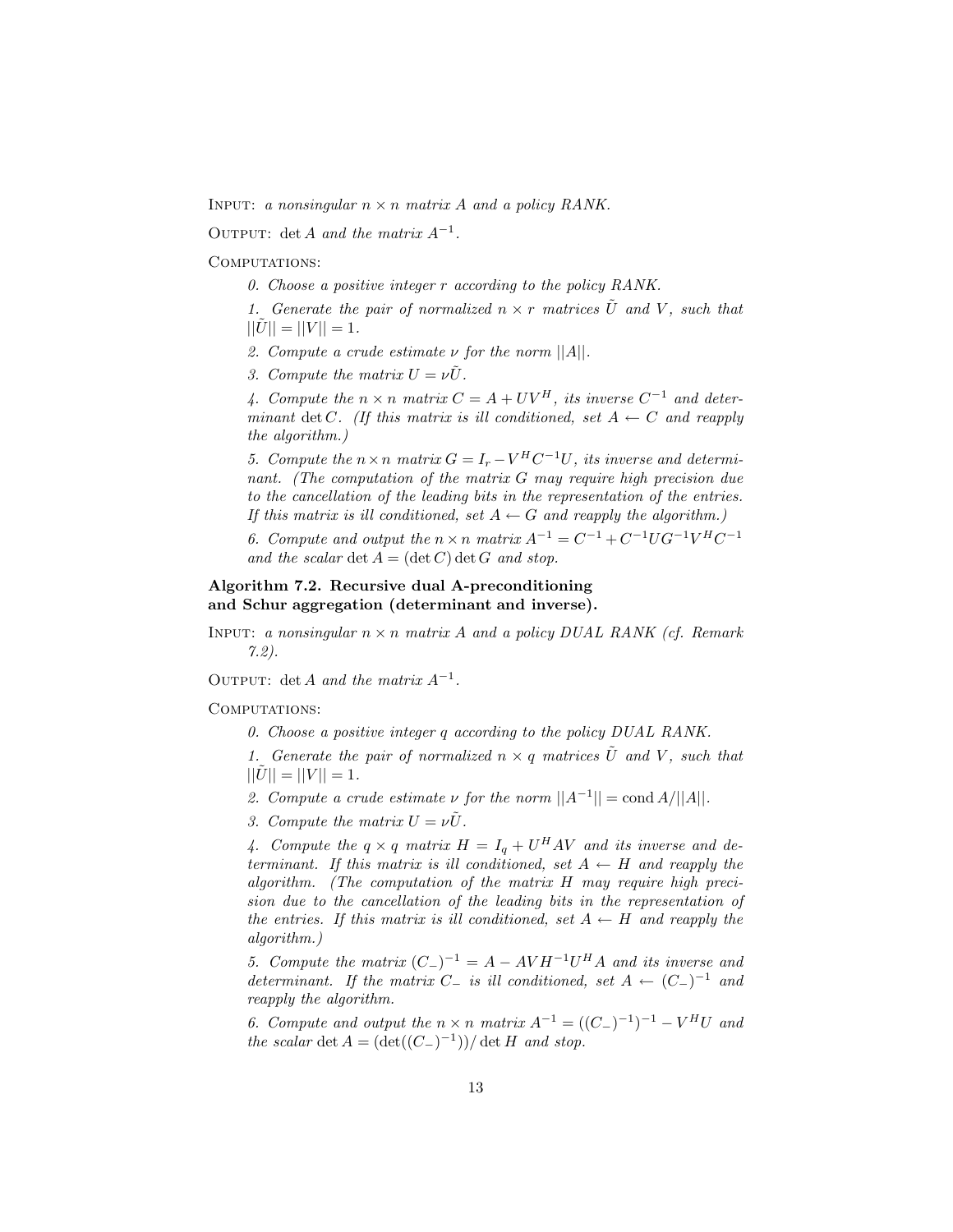One can adjust and simplify these algorithms in the case where we only wish to solve a linear system of equations  $A$ **y** = **b** rather than to invert a matrix A. In particular one can choose primal APCs  $UV^H$  such that  $Uf = b$  for some vector **f** and use the simplified expression (4.7).

Below is our detailed description of the dual recursive process for solving a linear system of equations and computing determinant, where we also change Stage 4 and compute the inverse  $H^{-1}$  as the pair of det H and adj  $H =$  $(\det H)H^{-1}$ , which are integral if so is the matrix H.

### **Algorithm 7.3. Recursive dual A-preconditioning and Schur aggregation (linear system and determinant).**

- Input: *a nonsingular* n×n *matrix* A*, a policy DUAL RANK (cf. Remark 7.2), a* vector **b** of dimension *n*, and *a* reasonably large tolerance  $t > 1$ .
- OUTPUT: det A and a vector **y** *satisfying the linear system*  $Ay = b$ *.*
- INITIALIZATION:  $i \leftarrow 1$ *,*  $A_0 \leftarrow A$ *,*  $h_0 \leftarrow 1$ *, and compute a crude estimate*  $\nu_0$  *for the norm*  $||A_0^{-1}||$  *(cf. Remark 7.1).*

COMPUTATIONS:

STAGE A.

*0. Choose a positive integer* <sup>q</sup><sup>i</sup> *according to the policy DUAL RANK.*

*1. Generate the pair of normalized*  $n \times q_i$  *matrices*  $\tilde{U}_i$  *and*  $V_i$ *, such that*  $||U_i|| = ||V_i|| = 1.$ 

- 2. Compute the matrix  $U_i = \nu_{i-1} \tilde{U}_i$ .
- *3. Compute the*  $q_i \times q_i$  *matrix*

$$
H_i = I_q + U_i^H A_{i-1} V_i,
$$
\n(7.1)

*the scalar*  $h_i = \det H_i$ *, and the*  $q_i \times q_i$  *matrix*  $\tilde{H}_i = \text{adj } H_i = h_i H_i^{-1}$ *.* 

*4. Compute the matrix*

$$
A_i = h_i A_{i-1} - A_{i-1} V_i \tilde{H}_i U_i^H A_{i-1}.
$$
\n(7.2)

*5. Compute crude estimates*  $\nu_i$  *for the norm*  $||A_i^{-1}||$  *and*  $\kappa_i$  *for the condition number cond 4. (cf. [91. Sections 9.3.9.9.3. and 3.5.1.]* [96] *dition number* cond <sup>A</sup><sup>i</sup> *(cf. [24, Sections 2.3.2, 2.3.3, and 3.5.4], [26, Chapter 14], [57, Section 5.3]).* If  $\kappa_i > t$ , then increment the integer pa*rameter*  $i \leftarrow i + 1$  *and go back to substage 1. Otherwise write*  $r \leftarrow i$  *and go to Stage B.*

STAGE B. *Compute the scalar* det  $A_r$  *and the vector*  $\mathbf{y}_r = A_r^{-1} \mathbf{b}_r$ .

STAGE C. *Recursively for*  $i = r, r-1, \ldots, 1$  *compute the scalars* det  $A_{i-1} =$  $(1/h_i) \det(A_i/h_i) = (1/h_i)^{n+1} \det A_i$  *and the vectors*  $\mathbf{y}_{i-1} = h_i \mathbf{y}_i - V_i U_i^H \mathbf{b}_i.$ STAGE D. *Output the scalar* det  $A = \det A_0$  *and the vector*  $\mathbf{y} = \mathbf{y}_0$  *and stop.*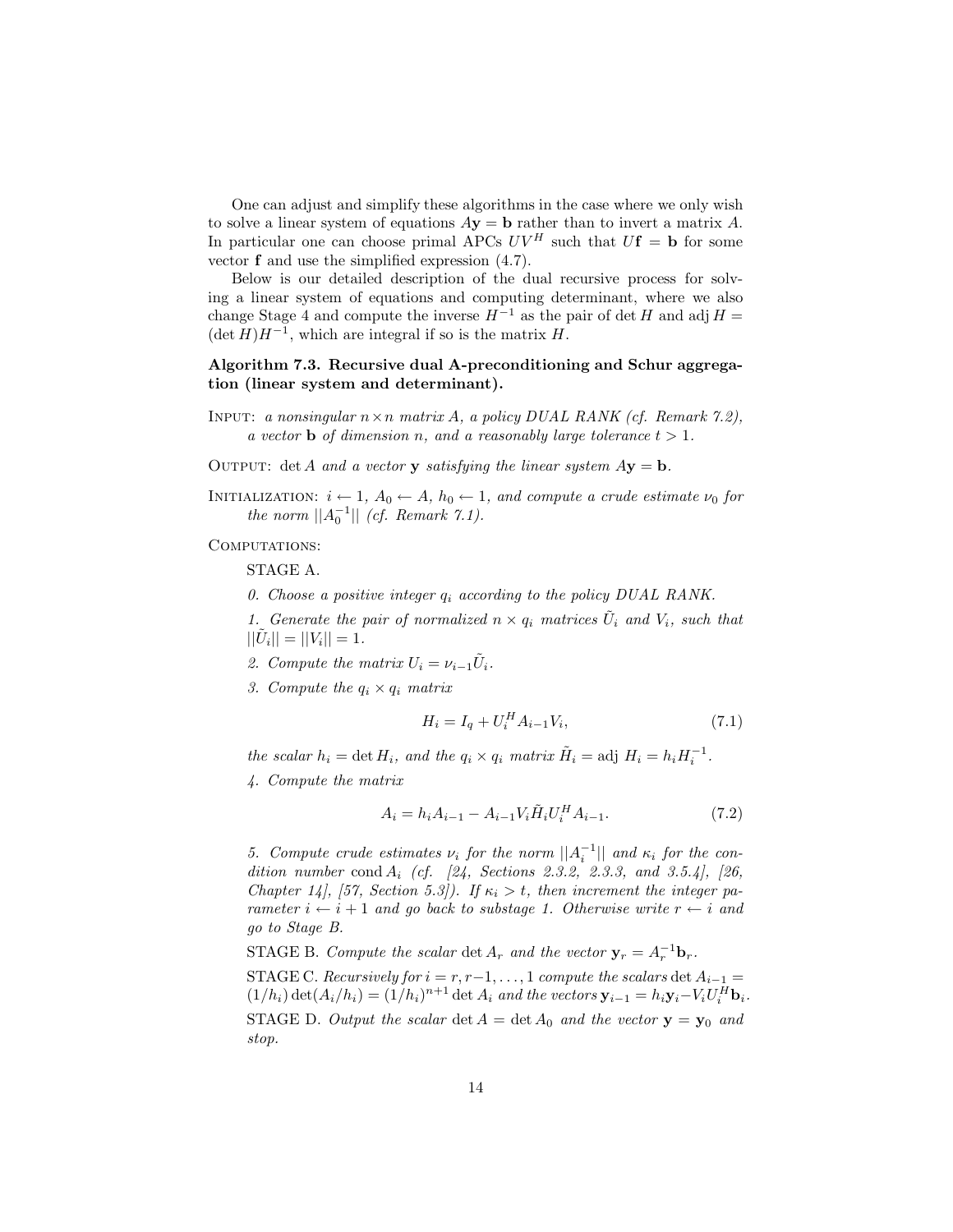For an ill conditioned matrix A the algorithm reduces the computation of the determinant det A and the solution of a linear system  $A$ **y** = **b** to the same two computational problems for the matrix  $A_r$ , which is supposed to be better conditioned due to A-preprocessing in equations (7.1) and (7.2). Apart from the solution of these problems for the matrix  $A_r$  at Stage B, the inversion of the matrices  $H_i$  and computing their determinants at Stage A3, and the norm and condition estimation at the Initialization Stage and Stage A5, the algorithm is division-free.

Correctness of the algorithm follows from equations  $(4.11)$ ,  $(4.12)$ , and  $(6.2)$ .

Below is a specification of the algorithm under the policy  $q_i = 1$  for all i where the matrices  $U_i$  and  $V_i$  turn into vectors  $\mathbf{u}_i$  and  $\mathbf{v}_i$  and we still round their coordinates to a fixed (smaller) number of bits.

### **Algorithm 7.4. Recursive dual rank-one A-preconditioning and Schur aggregation.**

INPUT: a nonsingular  $n \times n$  matrix A and a vector **b** of dimension n.

OUTPUT: det A and a vector **y** satisfying the linear system  $A$ **y** = **b**.

INITIALIZATION:  $i \leftarrow 1$ *,*  $A_0 \leftarrow A$ *,*  $h_0 \leftarrow 1$ *, and compute a crude estimate*  $\nu_0$  *for the norm*  $||A_0^{-1}||$  *(cf. Remark 7.1).* 

COMPUTATIONS:

STAGE A.

1. Generate the pair of n-th dimensional normalized vectors  $\tilde{\mathbf{u}}_i$  and  $\mathbf{v}_i$ ,  $||\tilde{\mathbf{u}}_i|| = ||\mathbf{v}_i|| = 1.$ 

- 2. Compute the vector  $\mathbf{u}_i = \nu_{i-1} \tilde{\mathbf{u}}_i$ .
- *3. Compute the scalar*  $h_i = 1 + \mathbf{u}_i^H A_{i-1} \mathbf{v}_i$ .
- *4.* Compute the matrix  $A_i = h_i A_{i-1} A_{i-1} \mathbf{v}_i \mathbf{u}_i^H A_{i-1}$ .

*5. Compute crude estimates*  $\nu_i$  *for the norm*  $||A_i^{-1}||$  *and*  $\kappa_i$  *for the con-*<br>*dition number cond A i. If*  $\kappa_i \geq t$  *then increment the integer narameter dition number* cond  $A_i$ . If  $\kappa_i > t$ , then increment the integer parameter  $i \leftarrow i + 1$  *and go back to substage 1. Otherwise write*  $r \leftarrow i$  *and go to Stage B.*

STAGE B. Compute the scalar det  $A_r$  and the vector  $\mathbf{y}_r = A_r^{-1} \mathbf{b}_r$ .

STAGE C. *Recursively for*  $i = r, r-1, \ldots, 1$  *compute the scalars* det  $A_{i-1} =$  $(1/h_i) \det(A_i/h_i) = (1/h_i)^{n+1} \det A_i$  *and the vectors*  $\mathbf{y}_{i-1} = h_i \mathbf{y}_i - V_i U_i^H \mathbf{b}_i$ . STAGE D. Output the scalar  $\det A = \det A_0$  and the vector  $y = y_0$  and *stop.*

Apart from the computation of the determinant det  $A_r$  and the solution of a linear system  $A_r$ **y**<sub>r</sub> = **b**<sub>r</sub> at Stage B and from the norm and condition estimation at the Initialization Stage and Stage A5, the algorithm is division-free.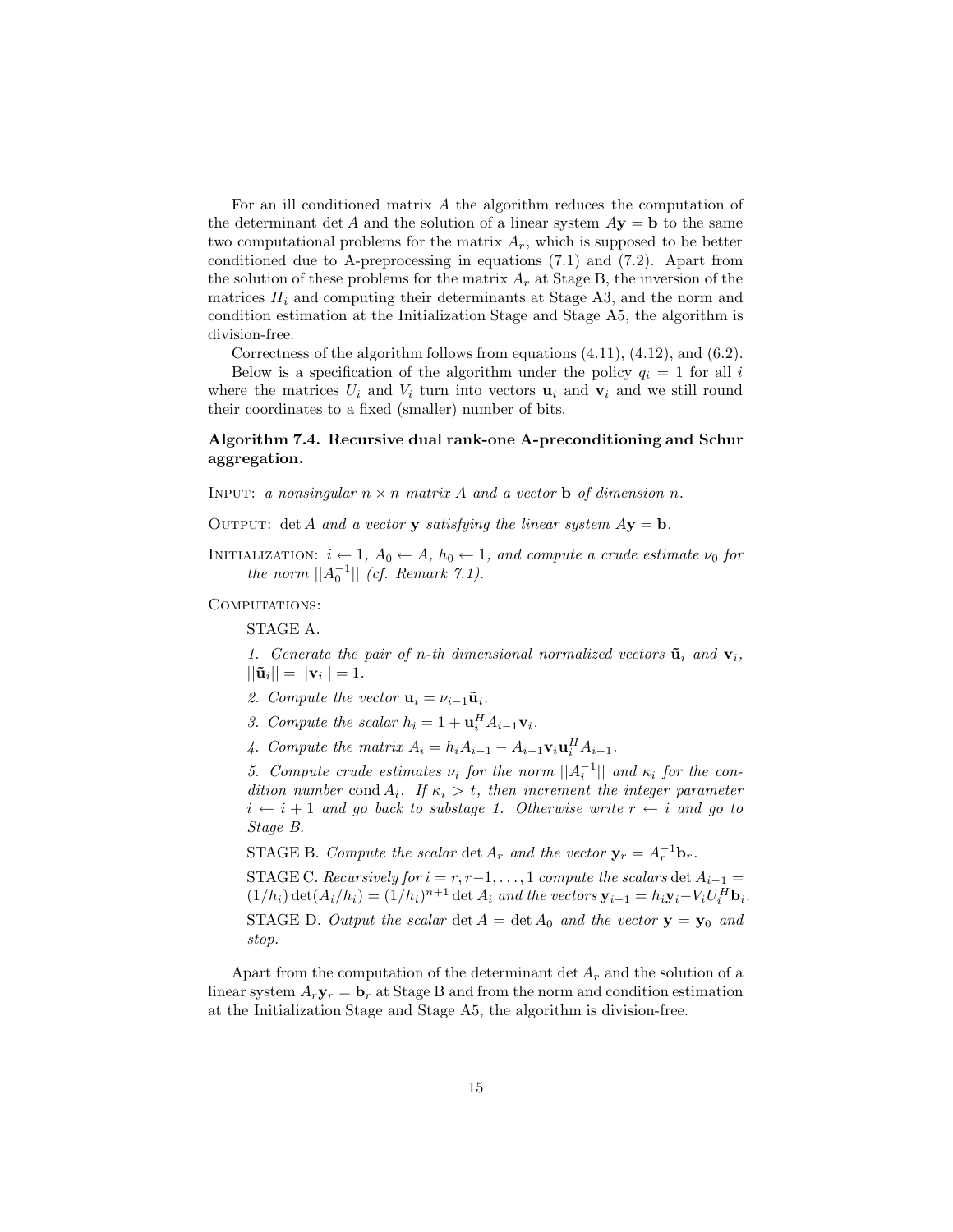**Remark 7.1.** *Recursive computations of the norms*  $\nu_i$  *and condition numbers*  $\kappa_i$ *can be simplified based on orthogonal (QR or UTV) factorizations of the matrices*  $A_i$ , which can be recomputed in  $O(n^2)$  ops when the matrix  $A_i$  is modified by *adding a rank-one matrix [24, Section 12.5], [57, Section 5.4].*

**Remark 7.2.** *By minimizing the rank* <sup>q</sup><sup>i</sup> *of the APPs in each step* <sup>i</sup> *of Algorithm 7.2 (resp. Algorithm 7.3) we avoid the extra work for computing determinants*  $h_i$  and inverses  $H_i^{-1}$  (resp. adjoints  $h_i H_i^{-1}$ ) at Stage A.4 (resp. A.3) of the<br>glacythm but increase the number r of recursive steps. Each step requires es*algorithm but increase the number* r *of recursive steps. Each step requires estimating the norm and condition number and (in case of matrices* A *having a small displacement rank) increases the displacement rank of the A-modification (cf. [40]). This suggests the following policy DUAL RANK at the* i*-th recursive step: increment the value*  $q_i$  *recursively until the resulting incremental cost of computation at Stage A.4 (resp. A.3) of the algorithm exceeds the cost that we can save due to the decrease of the number of recursive steps.*

### **8 Extended iterative refinement**

Consider the computation of the Schur aggregate  $G = I_r - V^T C^{-1} U$  where the input matrix  $A$  is ill conditioned, whereas its A-modification  $C$  is not. We rely on Flowchart 4.1 where we compute the matrix  $W = C^{-1}U$  from the matrix equation  $CW = U$ .

Under our assumptions on the matrices  $A$  and  $C$ , Theorem 5.3 implies that the norm  $||G||$  is small, and so the computation of every diagonal entry of the Schur aggregate  $G$  annihilates a number of its leading significant bits. Therefore we must compute these entries with a high precision, and so we apply MSAs in this computation and extend Wilkinson's iterative refinement when we compute the matrix  $C^{-1}U$ .

In its classical form the refinement stops where the matrix  $W = C^{-1}U$ is computed with at most double precision. This is generally insufficient in our case. Thus we continue the steps of iterative refinement in the fashion of Hensel's lifting in [9] and [34] to improve the approximation further. As in the latter symbolic algorithm, we represent the output values as the sums of fixed-precision numbers (cf. Section 10).

#### **Extended iterative refinement (Outline)**

Let us specify and analyze the extended iterative refinement of the matrices  $W = \sum_{i=0}^{k} W_i$  and  $G = I_r - V^T W = I_r + \sum_{i=1}^{k} F_i$ . Fix a sufficiently large<br>integer k, write  $U_0 = U$  and  $G_0 = I$  and successively compute the matrices integer k, write  $U_0 = U$  and  $G_0 = I_r$ , and successively compute the matrices  $W_i \stackrel{\sim}{\leftarrow} C^{-1}U_i, U_{i+1} \leftarrow U_i - CW_i, F_i \leftarrow -V^T W_i$ , and  $G_{i+1} \leftarrow G_i + F_i$  for  $i = 0, 1, \ldots, k$ . (For comparison, the classical algorithm begins with a crude approximation  $W_0 \approx W = C^{-1}U$  and recursively computes the matrices  $U_i \leftarrow$  $U - CW_{i-1}, E_i \leftarrow C^{-1}U_i$ , and  $W_i \leftarrow W_{i-1} + E_i$  for  $i = 0, 1, ..., k$ , so that the norm  $||W_i - W||$  recursively decreases until it reaches the limit posed by rounding errors.) Here is a simple example for demonstration of our extension in the case where  $n = 4$ ,  $r = 1$ , and the  $r \times r$  Schur aggregate G turns into a scalar.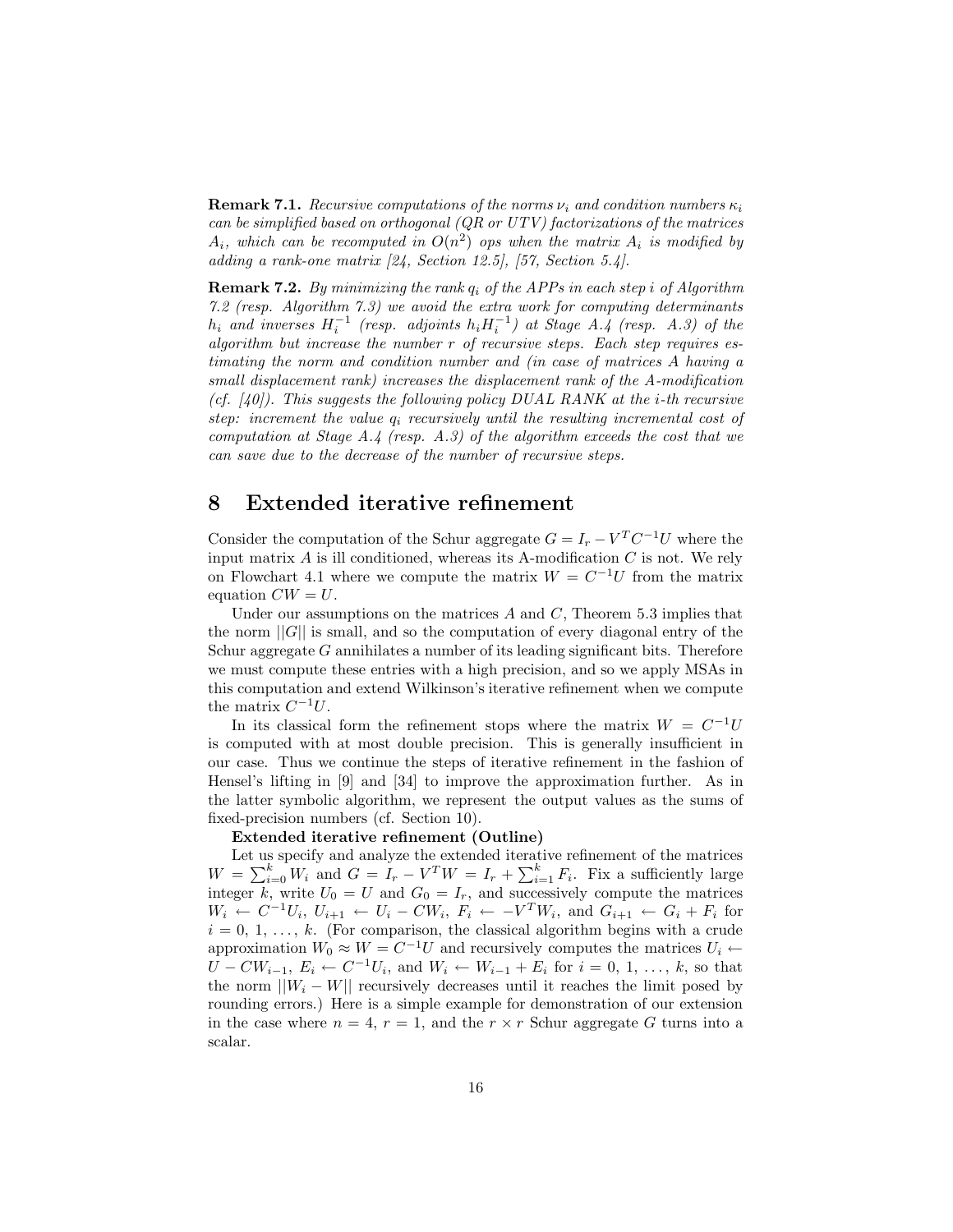**Example 8.1.** A <sup>=</sup> 63419461 −29226193 −41333003 −8964 −17439352 −22167219 −14775811 −3204 −38199953 −59526299 −19725060 −4276 −7074 3261 4611 1 <sup>U</sup><sup>T</sup> <sup>=</sup> 75776 258048 122880 118784 <sup>V</sup> <sup>T</sup> <sup>=</sup> 128 148 72 148 C <sup>=</sup> 73118789 −18011345 −35877131 11205884 15590792 16023885 3803645 38187900 −22471313 −41340059 −10877700 18181964 15197278 17583293 8557059 17580033 <sup>G</sup><sup>0</sup> = 1 WT <sup>0</sup> = <sup>0</sup>.<sup>00000000000008</sup> <sup>0</sup>.<sup>00000000027075</sup> <sup>0</sup>.<sup>00000146570198</sup> <sup>0</sup>.<sup>00675746938214</sup> <sup>G</sup><sup>1</sup> = 2.190473991081632e<sup>−</sup> <sup>008</sup> <sup>W</sup><sup>1</sup> <sup>=</sup> <sup>−</sup>0.<sup>00000000124834</sup> <sup>0</sup>.<sup>00000001025780</sup> <sup>−</sup>0.<sup>00000886188400</sup> <sup>0</sup>.<sup>14800929926118</sup> <sup>∗</sup> <sup>1</sup>.0<sup>e</sup> <sup>−</sup> <sup>009</sup> <sup>G</sup><sup>2</sup> = 3.174438743663640e<sup>−</sup> <sup>016</sup> <sup>W</sup><sup>2</sup> <sup>=</sup> <sup>0</sup>.<sup>00000000716215</sup> <sup>0</sup>.<sup>00000003837446</sup> <sup>−</sup>0.<sup>00002747063331</sup> <sup>0</sup>.<sup>21450242917524</sup> <sup>∗</sup> <sup>1</sup>.0<sup>e</sup> <sup>−</sup> <sup>017</sup> <sup>G</sup><sup>3</sup> <sup>=</sup> <sup>−</sup>7.918752906512810<sup>e</sup> <sup>−</sup> <sup>024</sup> <sup>W</sup><sup>3</sup> <sup>=</sup> <sup>0</sup>.<sup>00000002240260</sup> <sup>0</sup>.<sup>00000002020945</sup> <sup>−</sup>0.<sup>00010131901406</sup> <sup>−</sup>0.<sup>53500152161636</sup> <sup>∗</sup> <sup>1</sup>.0<sup>e</sup> <sup>−</sup> <sup>025</sup> <sup>G</sup><sup>4</sup> <sup>=</sup> <sup>−</sup>1.475542403337810<sup>e</sup> <sup>−</sup> <sup>030</sup> <sup>W</sup><sup>4</sup> <sup>=</sup> <sup>0</sup>.<sup>00000005462336</sup> <sup>−</sup>0.<sup>00000003648089</sup> <sup>0</sup>.<sup>00018978679691</sup> <sup>−</sup>0.<sup>90511944620263</sup> <sup>∗</sup> <sup>1</sup>.0<sup>e</sup> <sup>−</sup> <sup>033</sup> <sup>G</sup><sup>5</sup> <sup>=</sup> <sup>−</sup>1.341598391541817<sup>e</sup> <sup>−</sup> <sup>030</sup> <sup>W</sup><sup>5</sup> <sup>=</sup> <sup>−</sup>0.<sup>00000002134640</sup> <sup>0</sup>.<sup>00000000681126</sup> <sup>−</sup>0.<sup>00005379511619</sup> <sup>−</sup>0.<sup>12995555745450</sup> <sup>∗</sup> <sup>1</sup>.0<sup>e</sup> <sup>−</sup> <sup>040</sup>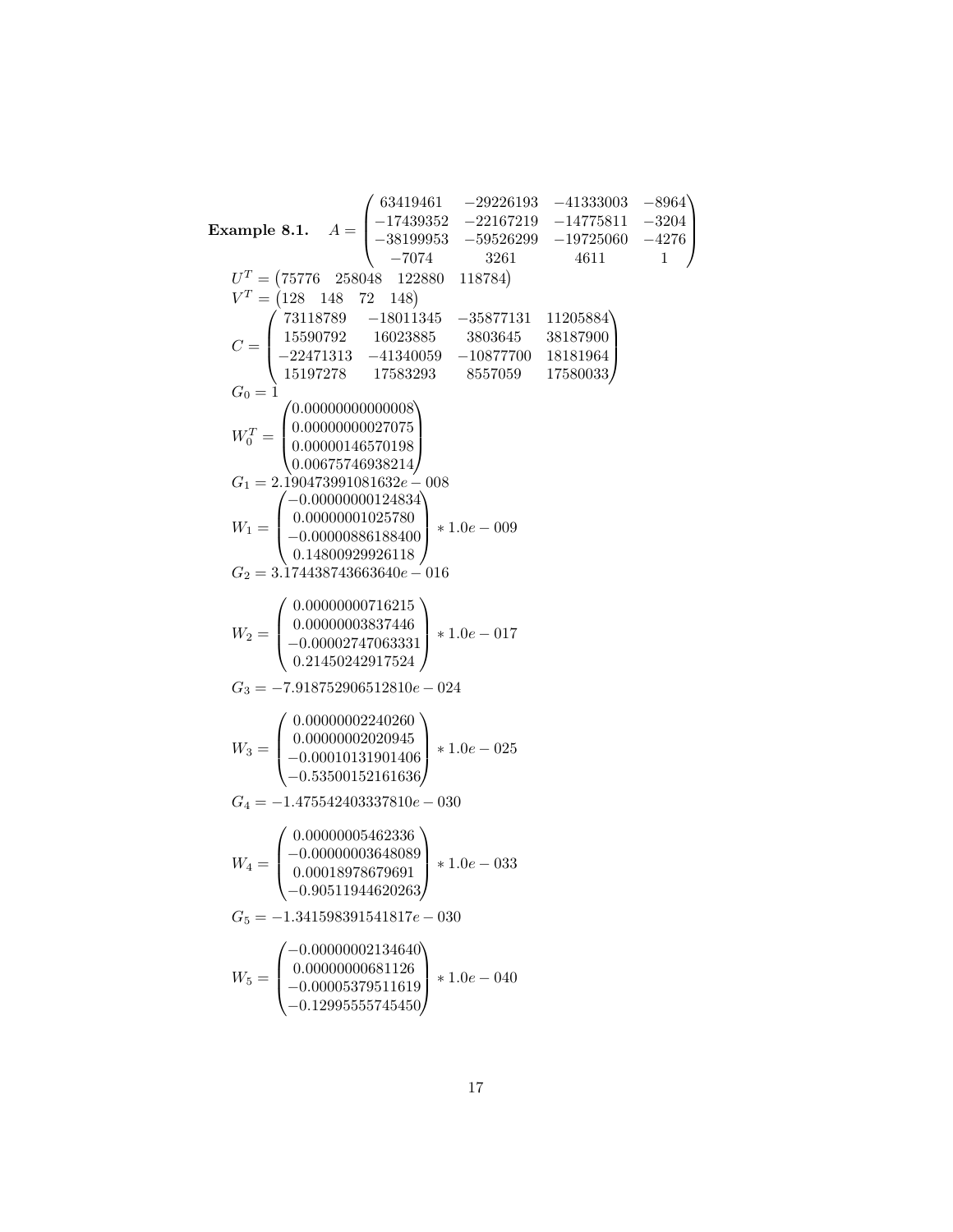$G_6 = -1.341598389618088e - 030$ 

$$
W_6 = \begin{pmatrix} -0.00000007190044 \\ 0.00000001308189 \\ -0.00004562685927 \\ -0.44933111982233 \end{pmatrix} * 1.0e - 0.048
$$
  

$$
G = G_7 = -1.341598389618088e - 0.30
$$

Theorem 5.3 defines a small upper bound on the norm  $||G||$  if A is an ill conditioned matrix and if the matrix  $C$  is well conditioned. Therefore, we can have  $G_i \approx 0$  for  $i = 0, 1, \ldots, k$  and some positive integer k. At the *i*th step of iterative refinement for  $i \leq k$  we need to store only the most recently computed matrix  $G_{i+1}$  overwriting  $G_i$ , and similarly we can overwrite the matrices  $W_{i-1}$ ,  $U_i$ , and  $F_{i-1}$  with their updates  $W_i$ ,  $U_{i+1}$ , and  $F_i$ , to save the memory space.<br>At the stages of computing the matrices  $C \leftarrow A + IUV^T$ ,  $U_{i+1} \leftarrow U_i - CW$ 

At the stages of computing the matrices  $C \leftarrow A + UV^T$ ,  $U_{i+1} \leftarrow U_i - CW_i$ ,<br> $- V^T W_{i}$  and  $C_{i+1} \leftarrow C_i + F_i$  for  $i = 0, 1$ , by the sock error-free output  $F_i \leftarrow -V^T W_i$ , and  $G_{i+1} \leftarrow G_i + F_i$  for  $i = 0, 1, \ldots, k$  we seek error-free output because even small relative errors can completely corrupt the matrix G. To meet the challenge, we have two tools, namely, a) MSAs and b) the truncation of the entries of the matrices  $U, V, C$ , and  $W_i$  for all i.

We can choose any pair of matrices  $U$  and  $V$  up to a perturbation within a fixed small norm as long as this perturbation keeps the A-modification  $C = A +$ UV<sup>H</sup> well conditioned. Likewise, we require that the matrices  $C^{-1}$  and  $W_i$  ←  $C^{-1}U_i$  be computed within an error norm bound that ensures the decrease of the residual norms  $u_i = ||U_i||$  (and consequently the error norm  $e_i = ||E_i||$  since  $E_i = C^{-1}U_i$ ) by a fixed factor  $\phi$  exceeding one in each iteration (cf. Corollary 8.2). For numerical inversion of the matrix  $C$  under the desired norm bound, we can apply any direct or iterative algorithm (e.g., Gaussian elimination, possibly combined with the classical numerical iterative refinement, or Newton's iteration in [40, Chapter 6], [46], [50]).

Within the allowed perturbation norm, we vary the matrices  $U, V, C^{-1}$ , and  $W_i$  for all i to decrease the number of bits in the binary representation of their entries. We first estimate from above the norm of the input perturbation and the precision of computing that ensure the output error norm within the fixed tolerance bound. Then we perturb the input within the estimated norm bound to represent it with fewer bits. In particular we set to zero the absolutely smaller input entries and round every other entry to fewer bits. Finally we perform iterative refinement and verify that it converges as expected. Otherwise correct our policy of input perturbation.

#### **Estimates for the errors and the parameter**  $\theta = 1/\phi$

**Theorem 8.1.** *Consider the subiteration*

$$
W_i \leftarrow \text{fl}(C^{-1}U_i) = C^{-1}U_i - E_i
$$
  

$$
U_{i+1} \leftarrow U_i - CW_i
$$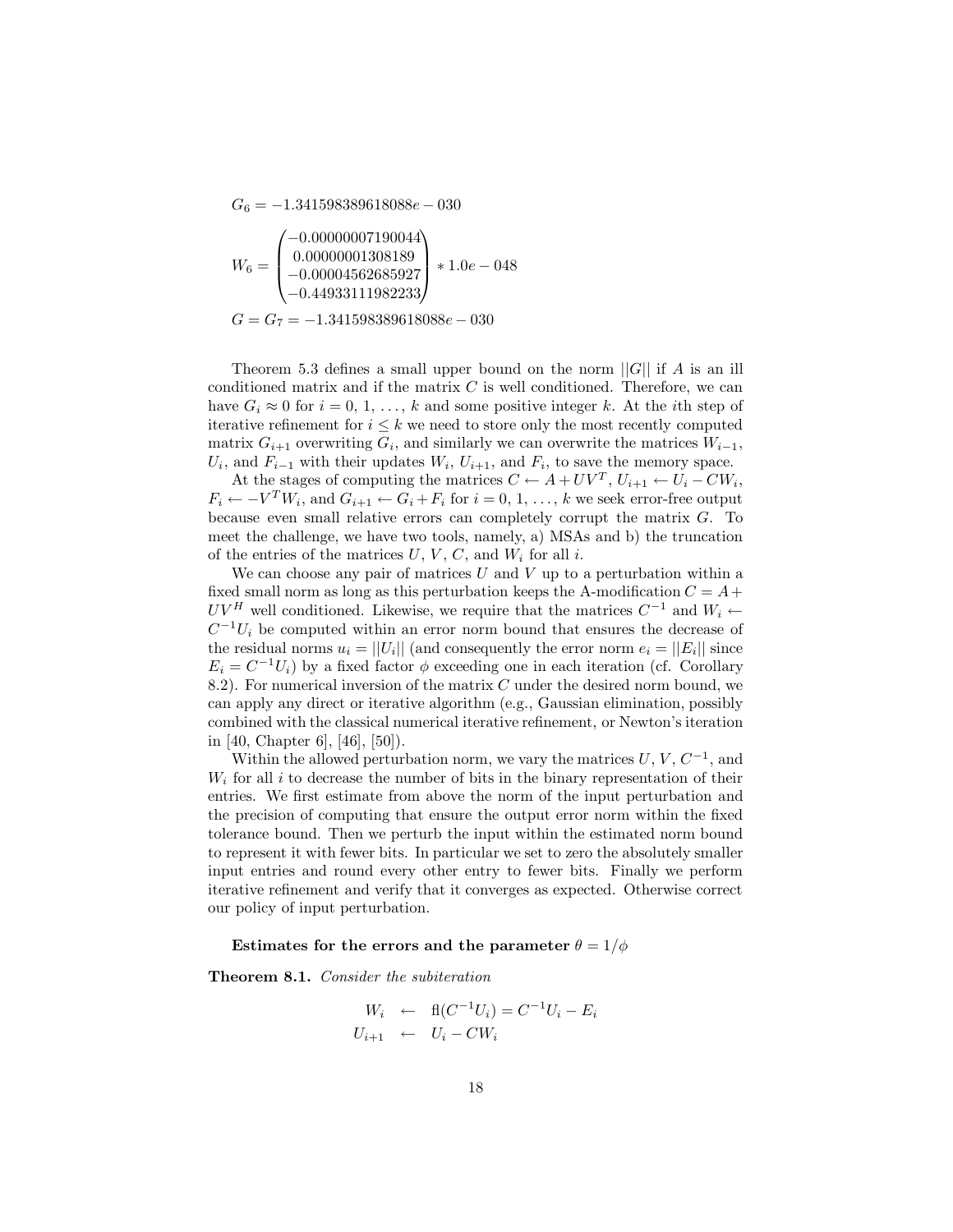*for*  $i = 0, 1, ..., k$  *and*  $U = U_0$ *. Then* 

$$
C(W_0 + \cdots + W_k) = U - CE_k.
$$

*Proof.* Due to the assumed equations, we have  $CW_i = U_i - U_{i+1}$ ,  $i = 0, 1$ , ...,  $k-1$ . Sum the latter equations to obtain that  $C(W_0 + \cdots + W_{k-1}) =$  $U_0 - U_k$ . Substitute the equations  $U_0 = U$  and  $U_k = CW_k + CE_k$  and obtain the theorem. the theorem.

The theorem implies that the sum  $W_0 + \cdots + W_k$  approximates the matrix  $W = C^{-1}U$  with the error matrix  $-E_k$ .

It remains to show that the error term  $E_i$  converges to zero as  $i \to \infty$ .

**Theorem 8.2.** *Assume that*

$$
W_i = (C - \tilde{E}_i)^{-1} U_i = C^{-1} U_i - E_i \text{ for all } i.
$$

*Write*  $e_i = ||E_i||$ ,  $u_i = ||U_i||$ , and  $\theta_i = \delta_i ||C||$  where

$$
\delta_i = \delta(C, \tilde{E}_i) = 2||\tilde{E}_i||_F \max\{||C^{-1}||^2, ||(C - \tilde{E}_i)^{-1}||^2\}.
$$

*Then we have*  $e_i \leq \delta_i u_i$  *for all i,*  $e_{i+1} \leq \theta_i e_i$ ,  $u_{i+1} \leq \theta_i u_i$  *for*  $i = 0, 1, \ldots$ ,  $k - 1$ .

*Proof.* We follow [41, Section 8] and begin with some auxiliary results.

**Theorem 8.3.** We have  $U_{i+1} = CE_i$  and consequently  $u_{i+1} \leq e_i ||C||$  for all i.

*Proof.* Pre-multiply the matrix equation  $C^{-1}U_i - W_i = E_i$  by C and add the resulting equation to the equation  $U_{i+1} - U_i + CW_i = 0$ . resulting equation to the equation  $U_{i+1} - U_i + CW_i = 0$ .

**Lemma 8.1.** *Let* C and  $C + E$  *be two nonsingular matrices. Then* 

$$
||(C+E)^{-1} - C^{-1}|| \le ||(C+E)^{-} - C^{-}||_{F}
$$
  
\n
$$
\le 2||E||_{F} \max{||C^{-1}||^{2}, ||(C+E)^{-1}||^{2}}.
$$

*Proof.* See [24, Section 5.5.5].

**Corollary 8.1.** *Assume that*  $W_i = (C - \tilde{E}_i)^{-1}U_i = C^{-1}U_i - E_i$ . Then  $e_i \leq \delta_i u_i$ *where*

$$
\delta_i = \delta(C, \tilde{E}_i) = 2||\tilde{E}_i||_F \max\{||C^{-1}||^2, ||(C - \tilde{E}_i)^{-1}||^2\}.
$$

Combine Theorem 8.3 and Corollary 8.1 and obtain that  $u_{i+1} \leq \theta_i u_i$  and  $e_{i+1} \leq \theta_i e_i$  for  $\theta_i = \delta_i ||C||$  and for all *i*. Summarize our estimates and obtain Theorem 8.2. Theorem 8.2.

The theorem shows linear convergence of the error norms  $e_i$  to zero as  $i \to \infty$ provided  $\theta = \max_i \theta_i < 1$ . This implies linear convergence of the matrices  $W_0 + \cdots + W_i$  to  $W, U_0 + \cdots + U_i$  to  $U, F_0 + \cdots + F_i$  to  $F$ , and  $G_{i+1}$  to  $G$ . The theorem also shows local quadratic convergence, that is doubling the number of correct bits in every step. We accomodate such a progress, however, only

 $\Box$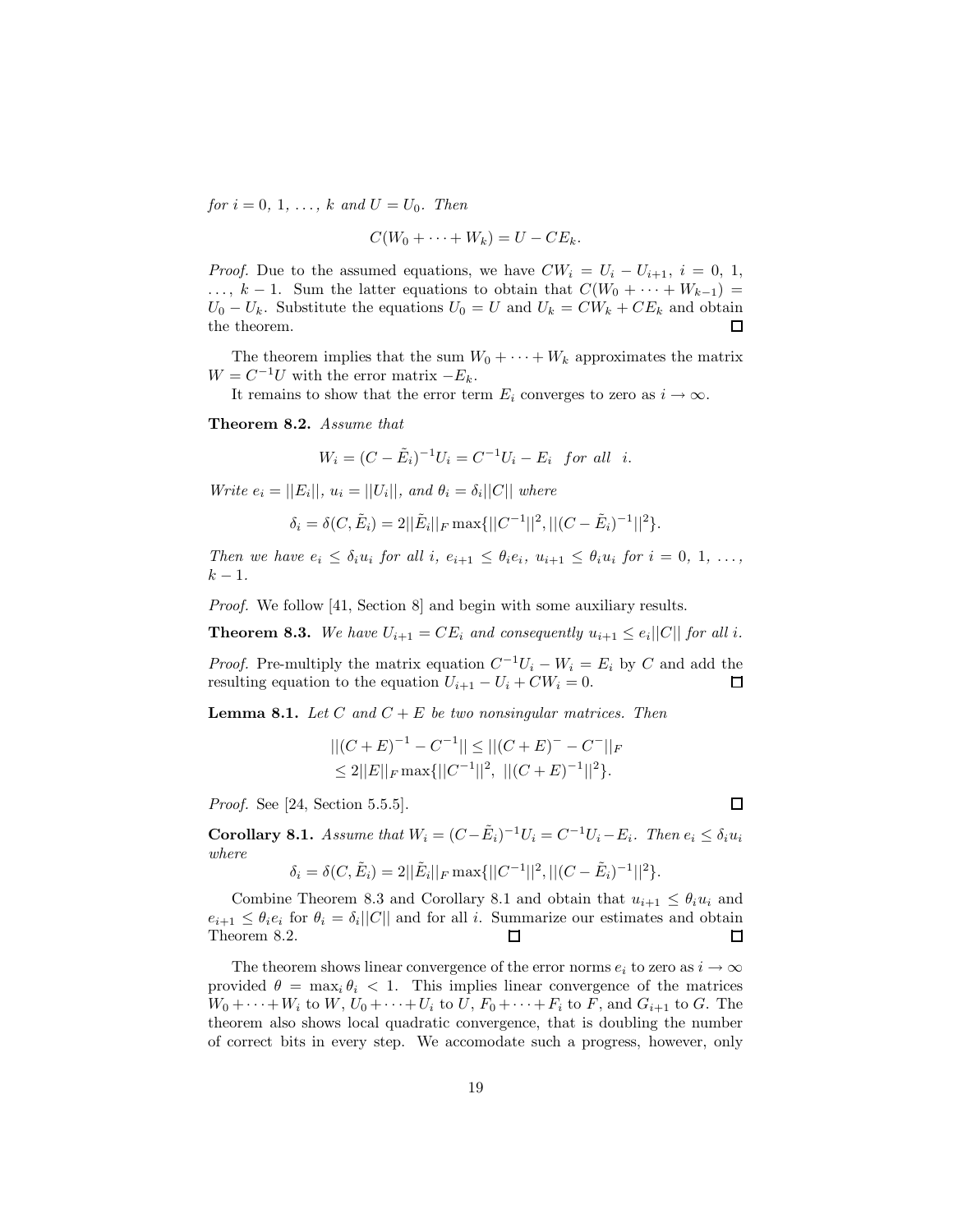until this number reaches the working precision of computing, and then we shift back to performing linearly convergent computations with this precision (see Corollary 8.3).

Let us next estimate the values  $\theta_i$ . We assume dealing with a well conditioned matrix C, and so the ratios  $r_i = ||E_i||_F/||C||_F$  are small and cond(C –  $E_i) \approx \text{cond } C$  (cf. [24, Section 3.3], [57, Theorem 3.4.9], [26]). In this case the values

$$
\theta_i = \delta_i ||C||
$$
  
=  $2r_i \max{\text{cond}^2 C, \text{cond}^2 (C - E_i)}||C||_F/||C||$   
 $\approx 2(\text{cond } C)^2 r_i ||C||_F/||C||$   
 $\leq 2(\text{cond } C)^2 r_i n$ 

tend to be significantly less than one.

### **Precision bounds**

Finally we estimate the precision required in our error-free computation of the residual matrices  $U_i$ . Hereafter for a finite precision binary number  $b =$  $\sigma \sum_{k=t}^{s} b_k 2^k$ , where  $\sigma = 1$  or  $\sigma = -1$  and each  $b_k$  is zero or one, we write  $t(b) = t$ ,  $s(b) = s = \lfloor \log_2 |b| \rfloor$ , and  $p(b) = s - t + 1$ , so that  $p(b)$  is the precision in the binary representation of b. For an  $n \times n$  matrix  $M = (m_{i,j})_{i,j}$  we write  $s(M) = \max_{i,j} s(m_{i,j}), t(M) = \min_{i,j} t(m_{i,j}), p(M) = s(M) - t(M) + 1.$  Then

 $\log_2(n||M||) \leq s(M) \leq \lfloor \log_2 ||M|| \rfloor,$  (8.1)

and the absolute value of each entry of the matrix  $M$  is the sum of some powers  $2^k$  for integers k selected in the range  $[t(M), s(M)]$ .

**Lemma 8.2.** *We have*  $t(U_{i+1}) \geq \min\{t(U_i), t(CW_i)\}$  *for all i. Moreover*  $t(CW_i) \geq t(W_i)$  *if the (scaled) matrix* C *is filled with integers.* 

*Proof.* The lemma follows from the equations  $U_{i+1} = U_i - CW_i$ . □

**Lemma 8.3.** *We have*  $s(U_{i+1}) \leq s(U_i) + \log_2(\theta_i n)$  *for all i.* 

*Proof.* The lemma follows from the bounds  $u_{i+1} \leq \theta_i u_i$  and (8.1).

 $\Box$ 

**Lemma 8.4.** We have  $s(U_{i+1}) \leq s(CW_i) + \log_2 f_i$  and  $s(U_{i+1}) \leq s(W_i) + \log_2 f_i$  (find that  $s(U_{i+1}) \leq s(U_i)$ )  $\log_2(f_i||C||)$  *for*  $\theta_i < 1$ *,*  $f_i = \frac{\theta_i n}{|1-\theta_i|}$ *, and all i.* 

*Proof.* First recall that  $u_{i+1} \leq \theta_i u_i$ , so that  $|u_i - u_{i+1}| \geq |1/\theta_i - 1|u_{i+1}$ . The equation  $U_i - U_{i+1} = CW_i$  implies that  $||CW_i|| = ||U_i - U_{i+1}|| \ge |u_i - u_{i+1}| \ge$  $|1/\theta_i - 1|u_{i+1}$ . Therefore  $u_{i+1} \le (f_i/n)||CW_i|| \le (f_i||C||/n)||W_i||$ . Combine these bounds with bound (8.1) for  $M = U_{i+1}$ ,  $M = CW_i$  and  $M = W_i$ . these bounds with bound (8.1) for  $M = U_{i+1}$ ,  $M = CW_i$  and  $M = W_i$ .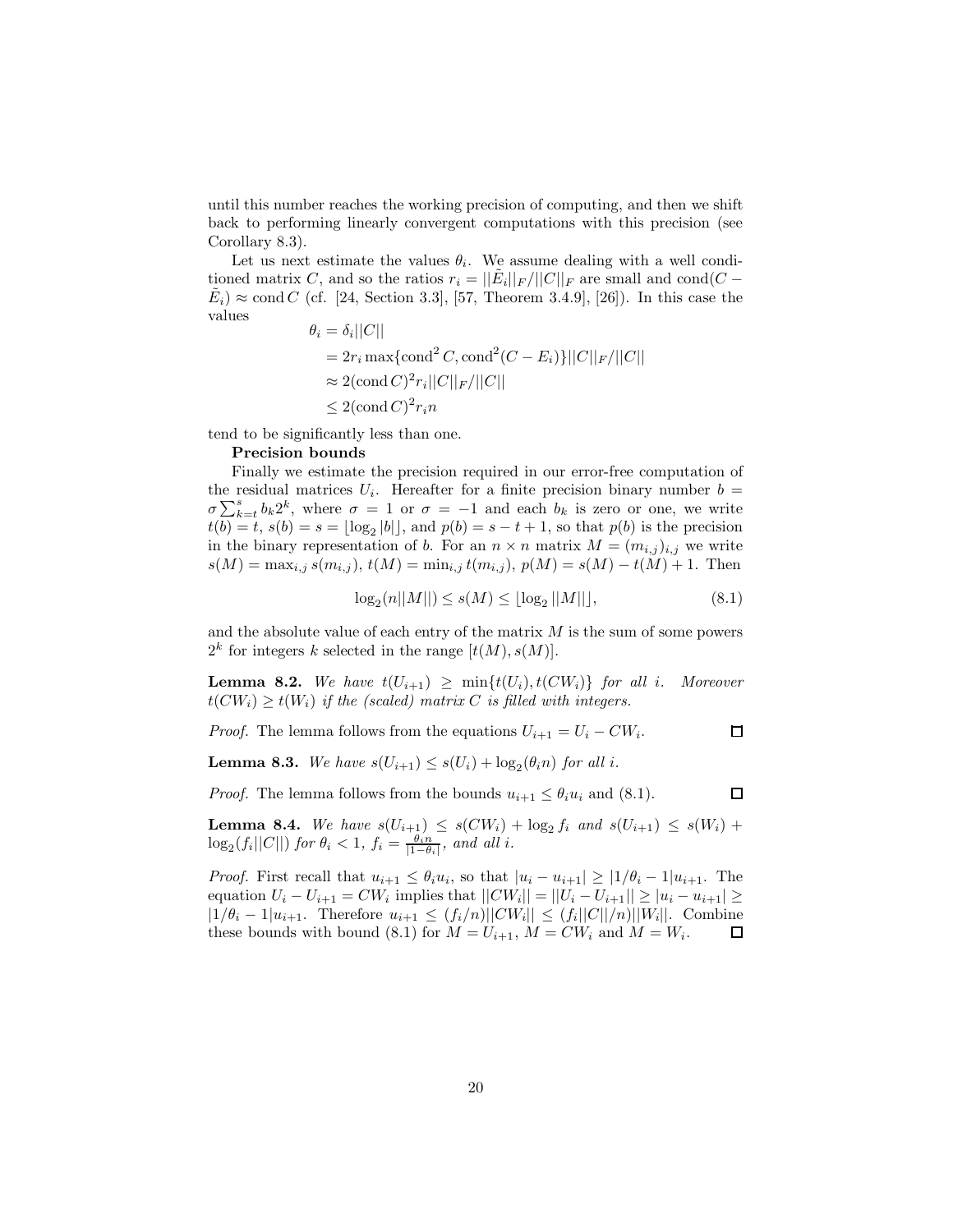**Corollary 8.2.**

a) If 
$$
t(U_{i+1}) \ge t(U_i)
$$
,  
\nthen  $p(U_{i+1}) \le p(U_i) + \log_2(\theta_i n)$ .  
\nb) If  $t(U_{i+1}) \ge t(CW_i)$ ,  
\nthen  $p(U_{i+1}) \le p(CW_i) + \log_2 f_i$ .  
\nc) If  $t(U_{i+1}) \ge t(W_i)$ ,  
\nthen  $p(U_{i+1}) \le p(W_i) + \log_2(f_i||C||)$ .

Recall that in virtue of Lemma 8.2, at least one of assumptions a) and b) is always satisfied, and if the matrix  $C$  is filled with integers, then so is one of assumptions a) and c) as well.

**Corollary 8.3.** *Suppose we have precision bounds*  $p(W_i) \leq \hat{p}$  and/or  $p(CW_i) \leq$  $\tilde{p}$  for two integers  $\hat{p}$  and  $\tilde{p}$  and let these bounds support some bound  $\theta_i \leq 1/n$ *for all* i*. (This implies convergence with linear rate for the iterative refinement in Theorem 8.1.*) Then we have the uniform bound  $\hat{p} + \log_2(n/(n-1))$  on *the precision*  $p(U_{i+1})$  *of the representation of all matrices*  $U_{i+1}$  *for all i. If the matrix* C *is filled with integers, then we also have the bound*  $\tilde{p} + \log_2(||C||n/(n-1))$ 1))*.*

We cannot say a priori for which minimum precision bounds  $\hat{p}$  and  $\tilde{p}$  we can ensure the progress in iterative refinement, but we can find these bounds dynamically, by first performing the computations with the IEEE standard double precision and then (if needed) increasing it recursively until convergence is observed. MSAs can handle any precision growth, but in our tests the growth was limited. We used the double precision for  $W_i$  and regularly observed that  $s(U_{i+1}) < s(W_i) + \log_2 n$ , which was in line with Lemma 8.4.

#### **Counting arithmetic operations**

To conclude this section, let us estimate the overall number of ops in our computations. Assume a normalized r-matrix A and a well conditioned Amodification  $C = A + UV^H$ . Then  $||G|| = O(1/\text{cond } A)$  (see the end of Section 5), and we yield the matrix G within the error norm bound  $\epsilon$  by applying  $O((\log \text{cond }A)/\log(1/\epsilon))$  steps of iterative refinement. We need  $O(M_{A,r})$  double precision ops per step and therefore  $O((M_{A,r} \log \text{cond } A)/\log(1/\epsilon))$  double precision ops overall provided we can multiply the matrix A by an  $n \times r$  matrix in <sup>M</sup>A,r ops and have a crude approximation to the inverse matrix <sup>C</sup>*<sup>−</sup>*<sup>1</sup>. The computational cost is low for smaller integers r and, if the matrices A,  $UV^H$ , C and G share their structure and are represented with short generators, then also for larger integers r (see Section 9).

## **9 Matrix structure in the Schur Aggregation**

If the matrix  $A$  can be multiplied by a vector fast, then we can choose the generators U and V to extend this property to the A-modification  $C = A + UV^H$ .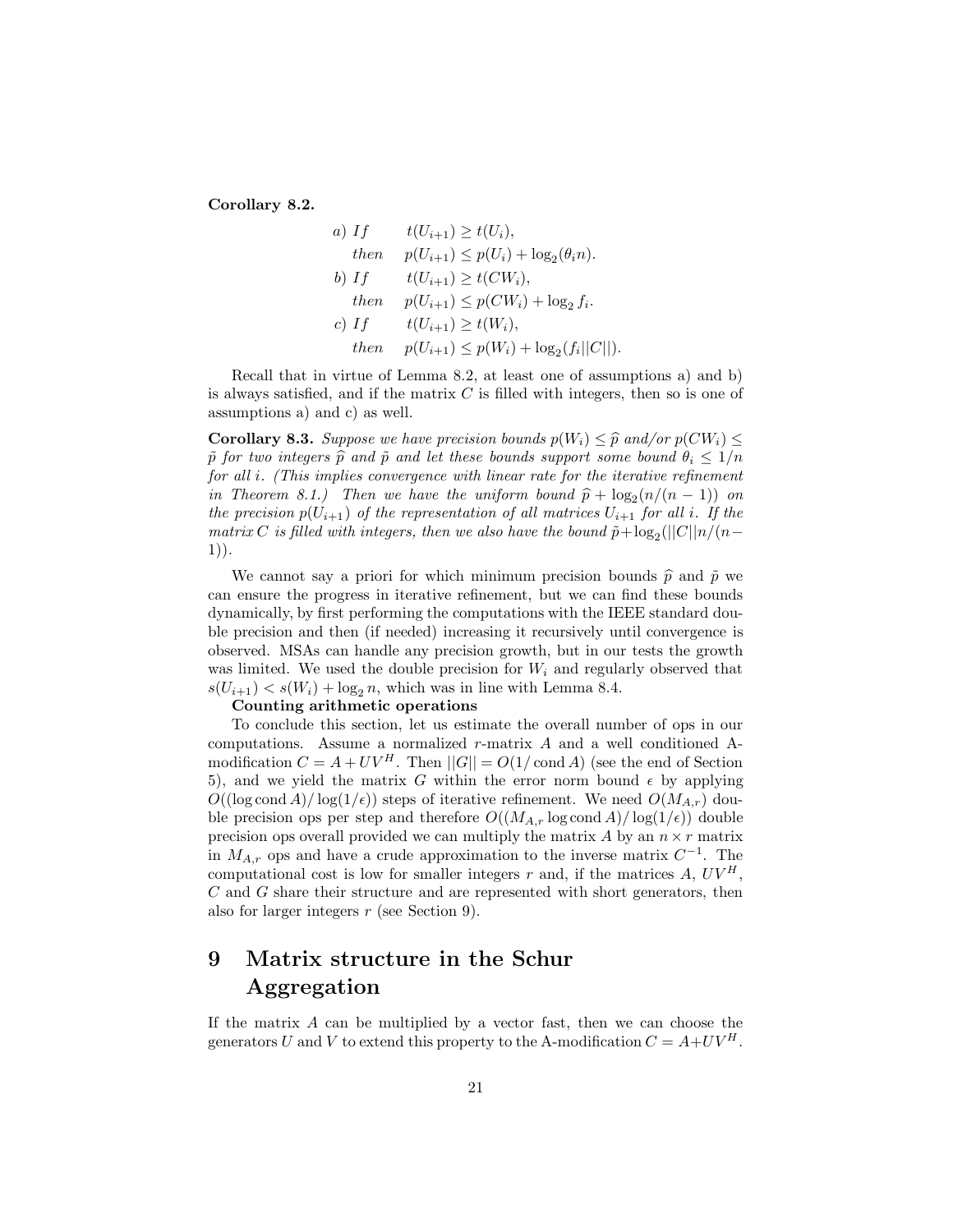Next recall Flowchart 4.1 for performing the Schur Aggregation and assume matrices <sup>A</sup> and <sup>A</sup>*<sup>−</sup>* having the same structure and represented with short generators. Then our estimate for the overall computational complexity of Apreprocessing decreases by the factors of  $r/\log^h r$  where h ranges from zero to two depending on the structure (see [10], [11], [10], [22], [23], [40], Chapters two, depending on the structure (see [10], [11], [19], [22], [23], [33], [40, Chapters 1 and 4], [49], and the bibliography therein and in [61]).

We apply two principles to A-preconditioning for structured matrices.

- The operations in Flowchart 4.1 as well as the inversion of the matrix  $G$ can be reduced essentially to a small number of matrix multiplications and inversions, which we perform economically by operating with short generators of the structured input and auxiliary matrices rather than their entries.
- If the matrix A has structure, we rely on [40, Section 1.5] and Lemma 4.1 to extend this structure to the matrices involved in Flowchart 4.1 as well as to <sup>G</sup>*<sup>−</sup>*<sup>1</sup> (whereas matrix structure is easily lost in the SVD-based APCs of larger ranks).

All our comments above can be readily extended to the dual APPs.

Various APPs with most frequently used matrix structures have been presented in [45, Examples 4.1–4.6]. Furthermore, we can apply the *method of displacement transformation* (see the remark below) to extend the power of these APPs to other classes of sparse and/or structured matrices, even to the classes that contain no well conditioned matrices and thus contain no well conditioned APPs [20], [59].

**Remark 9.1.** *By using appropriate structured multipliers, one can transform a matrix with the structure of a Cauchy, Vandermonde, Toeplitz, or Hankel type into a matrix with any other of these structures and can exploit such transforms to devise more effective algorithms. This method of displacement transformation was proposed in [38] (see its exposition also in [40, Sections 1.7, 4.8, and 4.9]). It was widely recognized due to the papers [21], [25], where the general class of Vandermonde-like multipliers in [38] was specialized to the Fourier transform multipliers, which transform the structures from the Toeplitz/Hankel into the Cauchy/Vandermonde types. This transform was used in [21], [25] for devising fast and numerically stable Gaussian elimination for Toeplitz/Hankel-like linear systems. For A-preconditioning, however, one should seek transition into the opposite direction, from Cauchy/Vandermonde-like matrices, which tend to be ill conditioned, to the Toeplitz/ Hankel-like structures. In this case the Fourier multipliers are not generally sufficient, but one can apply the original Vandermonde-like multipliers from [38].*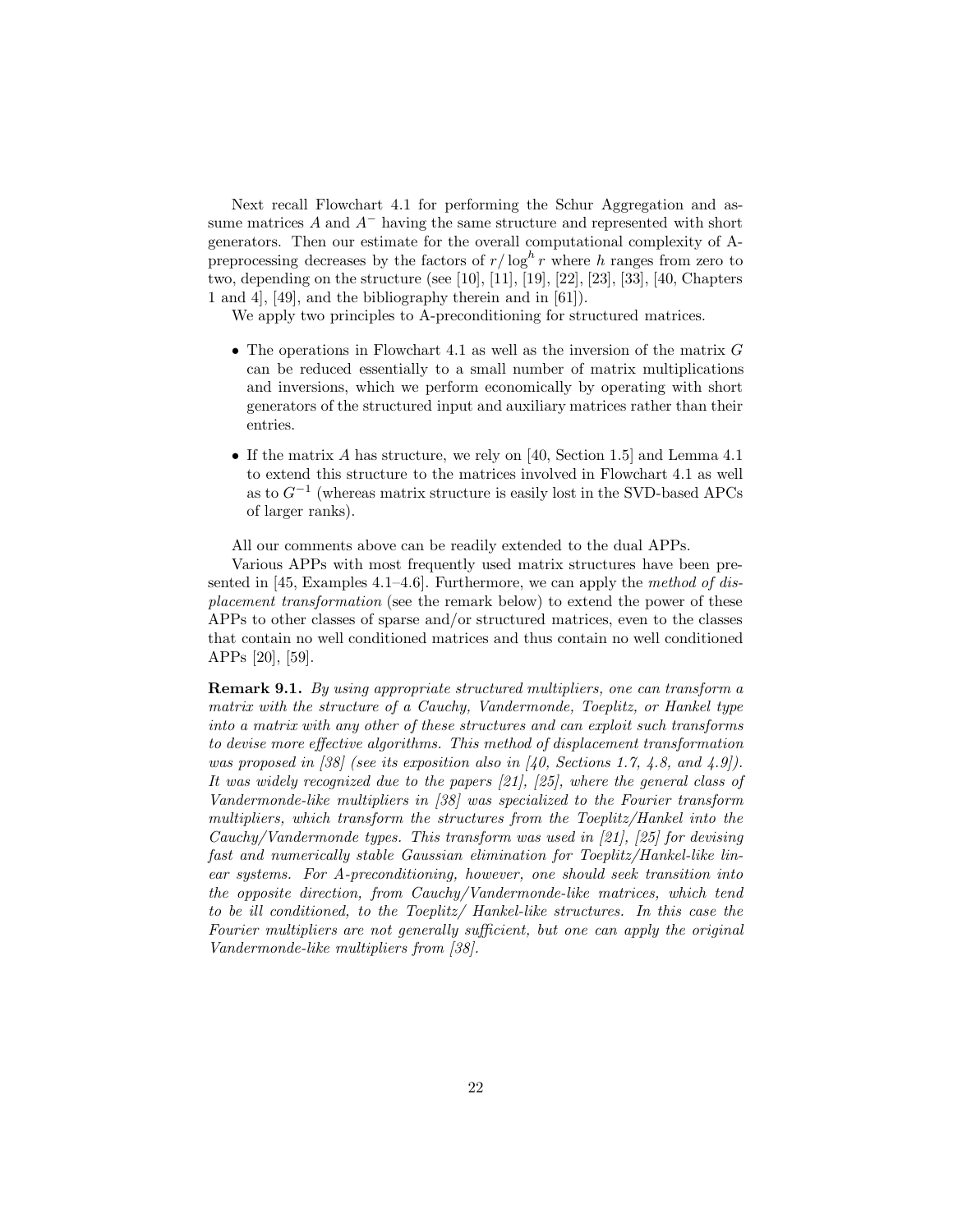# **10 Multiplication/summation algorithms (an outline)**

Effective MSAs in [12], [26], [31], [36], [54], and the bibliography therein compute the sum and products with double or  $k$ -fold precision for any  $k$ , but the computations slow down for  $k > 2$ . Additive preconditioning for linear systems of equations, however, leads us to operating with the sums  $s = t_1 + \cdots + t_h$  that nearly vanish compared to  $\max_i |t_i|$ . Moreover, in some cases we need these sums error-free, which one can handle by using multi-precision arithmetic, with respective slow down of the computations. To avoid the slow down, we simulate multi-precision arithmetic with double precision computations. At this stage any effective MSA (e.g., an appropriate one in [12], [26], [31], [36], or [54]) can be incorporated into our construction. In the remainder of this section we outline a variant that employs our summation algorithm in [47], which extends the techniques of real modular reduction from [39] (see also [15]).

In our next comments on the resulting MSAs, "addition" can stand for "addition or subtraction", "dpn" and "dpn-1" are our abbreviations for "number represented with the IEEE standard double precision", and "dpn- $\nu$ " is the set of  $\nu$  such dpns. Generally their sum is a multi-precision number, but it can be implicitly represented with the set "dpn- $\nu$ " by using double precision. Likewise, we can implicitly represent a  $((p+1)\nu)$ -bit floating point number with a dpn- $\nu$ where  $p + 1$  is the double precision.

The MSAs incorporate the Dekker's and Veltkamp's algorithms in [7] to compute the product of a dpn- $\mu$  and a dpn- $\nu$  error-free as a dpn- $\gamma$  for  $\gamma \leq 2\mu\nu$ . To add a dpn- $\mu$  and a dpn- $\nu$  we just combine them into a dpn- $(\mu + \nu)$ .

To save some memory space without losing accuracy, we perform *compressing summation* where we are given a dpn- $\mu$  whose absolutely larger elements may immensely exceed the absolute value of their sum. The compressing summation outputs a (compressed) dpn- $\nu$  for the nearly minimum  $\nu < \mu$  that represents precisely the same sum.

We adopt compressing summation from [47], where we perform some sequences of usual floating-point additions rarely or never interrupted with the computation of the exponent of the current floating-point approximation of the sum of  $h$  numbers that we must compute. Namely, such interruptions never occur if we adopt rounding by chopping the least significant bits. If instead we use rounding to the closest number, then we should compute this exponent but only when we update the sum, and we always add at least  $\theta p - \log_2 h - O(1)$  new correct bits to the sum in every updating. Here  $\theta = 1$  or  $\theta = 2$  depending on our choice of the basic subroutine for floating-point summation that we apply in our MSAs. Accessing exponents of floating point numbers can be inexpensive. The IEEE floating point standard defines the function  $\log b(x)$  to extract the significand and exponent of a floating point number (cf. [16], [28], [47]).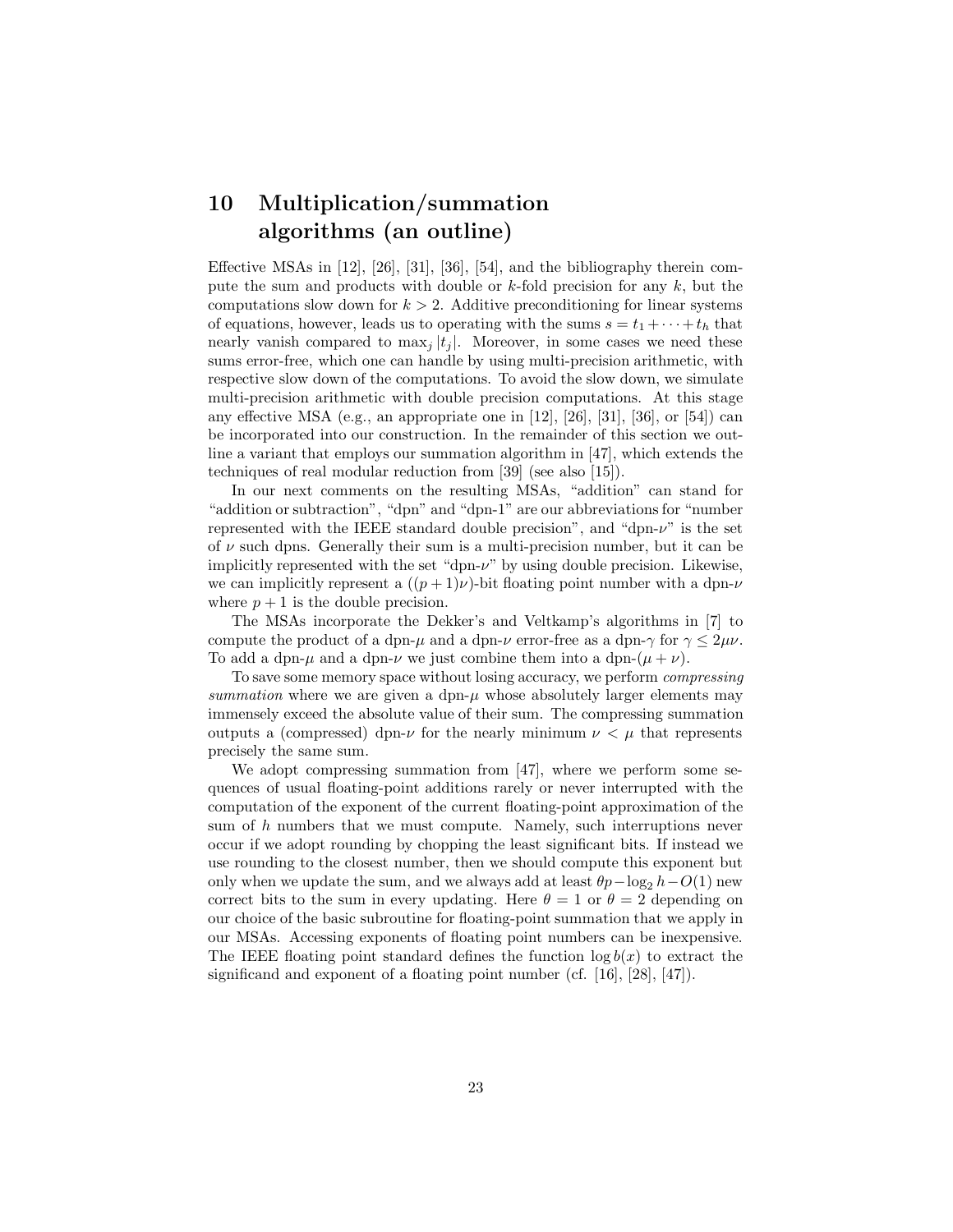### **11 Numerical tests**

We tested our Algorithm 7.1 for correctly computing determinants, and this also implied testing correctness of solving linear systems involved. For comparison we also computed the same determinants by applying the Matlab Subroutine **det**.

We generarted the input matrices  $A = PML$  by following [53]. Here P were permutation matrices, each swapping  $k$  random pairs of the rows of the matrix A, whereas L and  $M<sup>T</sup>$  denoted random  $n \times n$  lower triangular matrices with unit diagonal entries and with integer subdiagonal entries randomly sampled from the line intervals  $[-\eta, \eta]$  for a fixed positive  $\eta$ . It followed that det  $A = (-1)^k$ . We generated such matrices for  $k = 2n$  and  $k = 2n - 1$  and for  $n \ge 5,000$  and for  $n = 4, 8, 16, 32, 64$ .

We generated APCs  $UV^T$  according to the recipes in [41], [45] (also cf. [52]). We first randomly generated candidate APPs  $UV^H$  of recursively increasing ranks  $r = 1, 2, \ldots$  until we arrived at a well conditioned A-modification  $C =$  $A + UV^T$ . More precisely, we generated two random  $n \times r$  unitary matrices  $U$  and  $V$ , then truncated their entries to represent them with the precision of 20 bits, denoted the resulting matrices  $\tilde{U}$  and  $\tilde{V}$ , and computed the APP  $\widehat{U}\widehat{V}^T = 2^q \widetilde{U}\widetilde{V}^T$  and the A-modification  $\widetilde{C} = A + \widehat{U}\widehat{V}^T$  for an integer q such that  $1/2 < ||UV^T||/||A|| \leq 2$ . If cond  $\tilde{C}$  was small enough, we accepted the APP  $\widehat{U}\widehat{V}^T$  as the desired APC  $UV^T$ . Otherwise we regenerated APP in the same way. If this did not produce a desired APP, we recomputed an APC according to the following recipe from [41], [45], and [52],

$$
(U \leftarrow Q(C^{-1}U), \quad V \leftarrow Q(C^{-T}V)).
$$

If this did not help either, we incremented  $r$  by one and repeated the computations. We encountered overflows and underflows for larger  $n$  but overcame the problems by simultaneously scaling the matrix  $U$  by factor  $2^k$  and the matrix V by factor  $2^{-k}$  for an appropriate integer k and/or by temporarily scaling the matrices  $I_r$  and U by the same factor  $2^h$  for an appropriate integer h.

The selected matrices  $A$  were ill conditioned for all integers  $n$  in our range (with cond A quite steadily in the range from  $10^{17}$  to  $10^{25}$  for all n). The numerical subroutines in Matlab performed poorly for the matrices of the selected class. They have lost competition in accuracy not only to the slower symbolic subroutines in MAPLE but also to our numerical tests. Already for  $n = 4$  and  $\eta = 5,000$ , the Matlab's numerical outputs had wrong sign in over 45% out of 100,000 runs and were off from the true value of det A by the factor of two or more in over 90% of the runs. As we expected, our algorithms have outperformed the Subroutine **det**. Although we still relied on the standard double precision computations, our algorithms always output the correct sign and approximated the value of the determinant with relative errors within 0.001 in all our runs for  $n = 4, 8, 16, 32, 64$  and for the same value of  $\eta$ .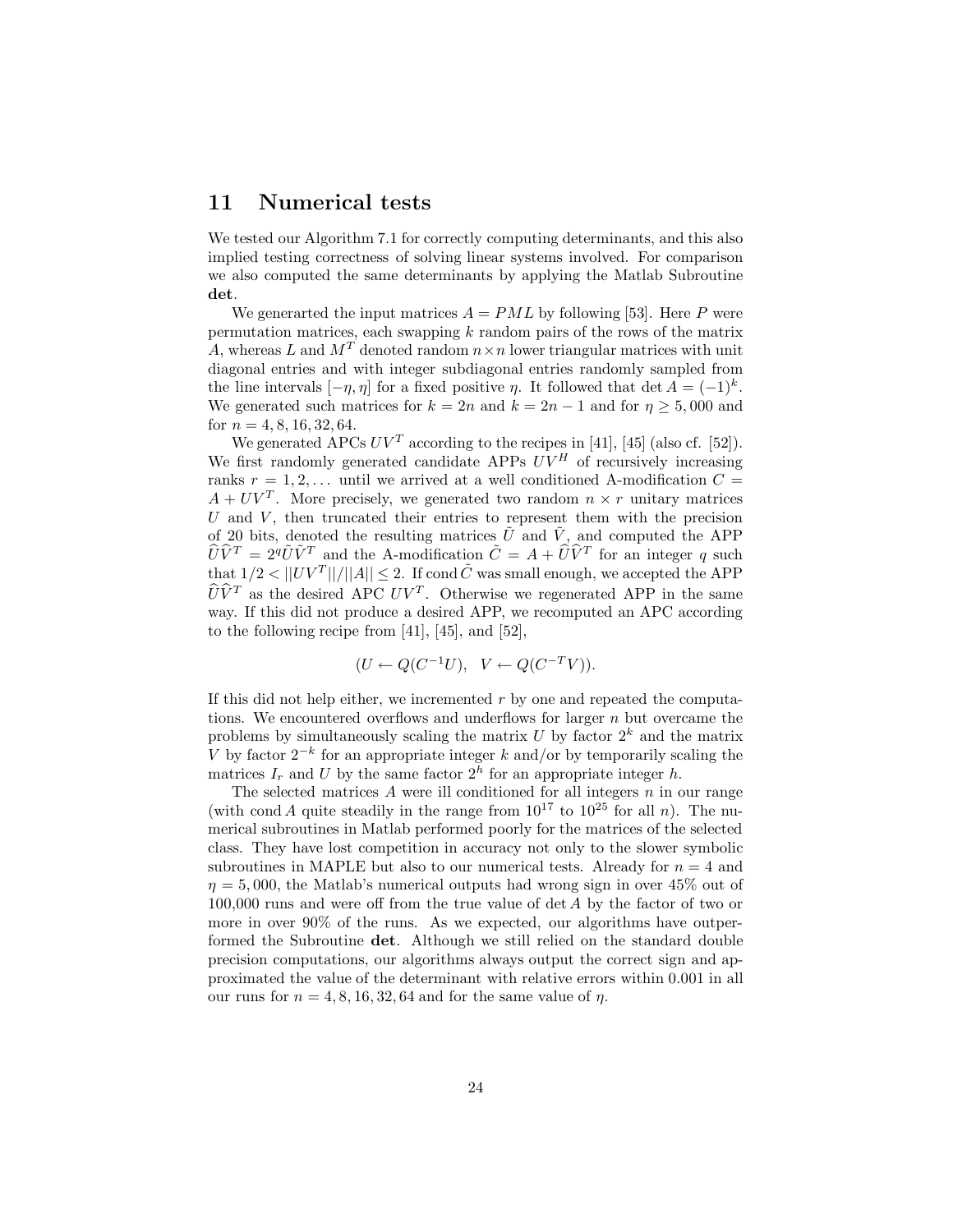### **References**

- [1] O. Axelsson, *Iterative Solution Methiods*, Cambridge University Press, Cambridge, England, 1994.
- [2] R. Barrett, M. W. Berry, T. F. Chan, J. Demmel, J. Donato, J. Dongarra, V. Eijkhout, R. Pozo, C. Romine, H. van der Vorst, *Templates for the Solution of Linear Systems: Building Blocks for Iterative Methods*, SIAM, Philadelphia, 1993.
- [3] M. Benzi, Preconditioning Techniques for Large Linear Systems: a Survey, *J. of Computational Physics*, **182**, 418–477, 2002.
- [4] H. Brönnimann, I. Z. Emiris, V. Y. Pan, S. Pion, Sign Determination in Residue Number Systems, *Theoretical Computer Science*, **210**, **1**, 173–197, 1999.
- [5] K. Chen, *Matrix Preconditioning Techniques and Applications*, Cambridge University Press, Cambridge, England, 2005.
- [6] D. Coppersmith, S. Winograd, Matrix Multiplicaton via Arithmetic Progressions, *J. of Symbolic Computation*, **9**, **3**, 251–280, 1990.
- [7] T. J. Dekker, A Floating-point Technique for Extending the Available Precision, *Numerische Mathematik*, **18**, 224–242, 1971.
- [8] J. W. Demmel, *Applied Numerical Linear Algebra*, SIAM, Philadelphia, 1997.
- [9] J. D. Dixon, Exact Solution of Linear Equations Using p-adic Expansions, *Numerische Math.*, **40**, 137–141, 1982.
- [10] J. J. Dongarra, I. S. Duff, D. C. Sorensen, H. A. van der Vorst, *Numerical Linear Algebra for High-Performance Computers*, SIAM, Philadelphia, 1998.
- [11] I. S. Duff, A. M. Erisman, J. K. Reid, *Direct Methods for Sparse Matrices*, Clarendon Press, Oxford, England, 1986.
- [12] J. Demmel, Y. Hida, Accurate and Efficient Floating Point Summation, *SIAM J. on Scientific Computing*, **25**, 1214–1248, 2003.
- [13] J. Demmel and Y. Hida, Fast and Accurate Floating Point Summation with Application to Computational Geometry, *Numerical Algorithms*, **37**, 101–112, 2004.
- [14] I. Z. Emiris, V. Y. Pan, Improved Algorithms for Computing Determinants and Resultants, *J. of Complexity*, **21**, **1**, 43–71, 2005.
- [15] I. Z. Emiris, V. Y. Pan, Y. Yu, Modular Arithmetic for Linear Algebra Computations in the Real Field, *J. of Symbolic Computation*, **21**, 1–17, 1998.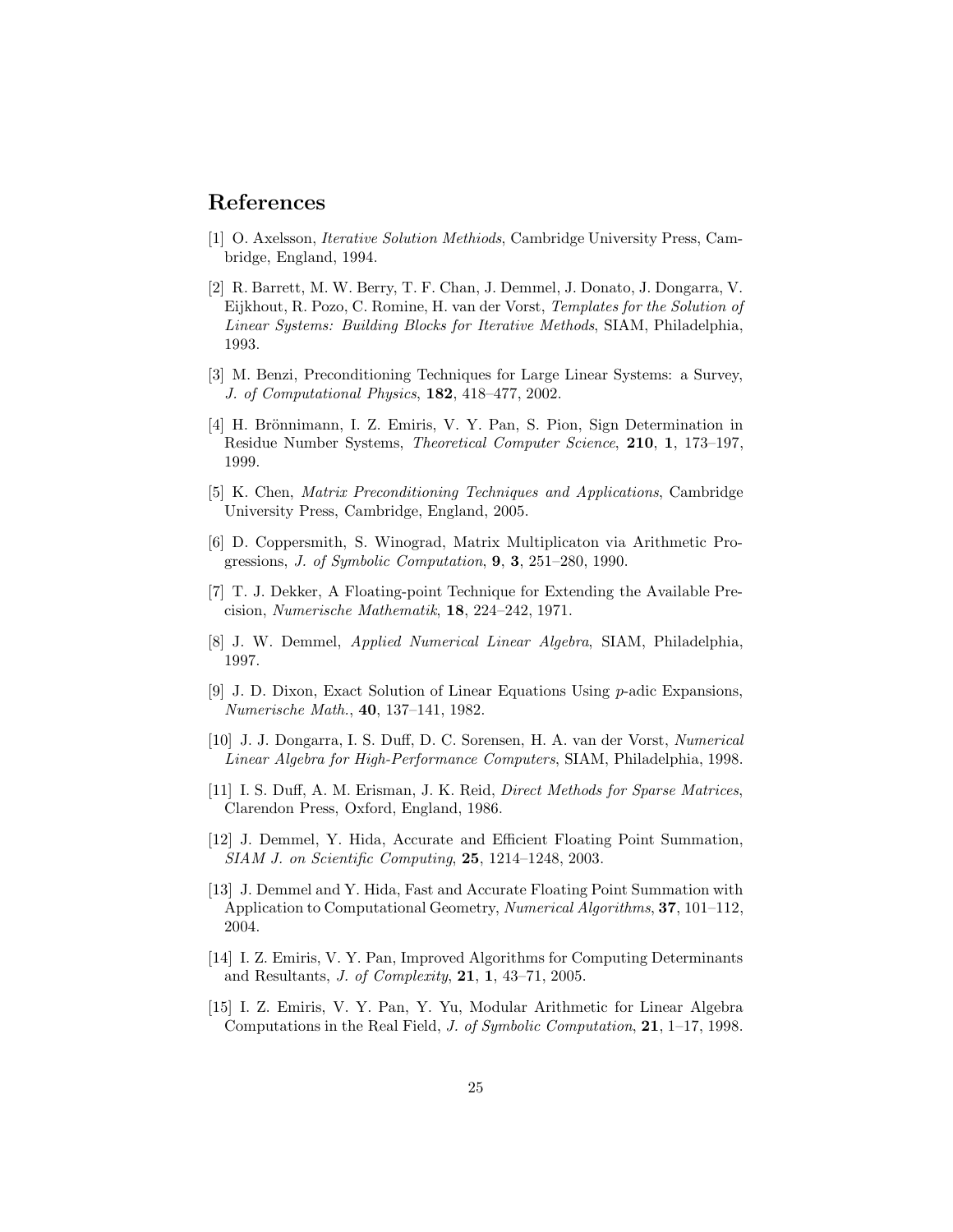- [16] Agner Fog, *How to Optimize for the Pentium Family of Microprocessors*, www.agner.org, 1996–2004, last updated 2004-04-16.
- [17] G. H. Golub, Some Modified Matrix Eigenvalue Problems, *SIAM Review*, **15**, 318–334, 1973.
- [18] A. Greenbaum, *Iterative Methods for Solving Linear Systems*, SIAM, Philadelphia, 1997.
- [19] J. R. Gilbert, H. Hafsteinsson, Parallel Symbolic Factorization of Sparse Linear Systems, *Parallel Computing*, **14**, 151–162, 1990.
- [20] W. Gautschi, G. Inglese, Lower Bounds for the Condition Number of Vandermonde Matrices, *Numerische Math.*, **52**, 241–250, 1988.
- [21] I. Gohberg, T. Kailath, V. Olshevsky, Fast Gaussian Elimination with Partial Pivoting for Matrices with Displacement Structure, *Math. of Computation*, **64**, 1557–1576, 1995.
- [22] I. Gohberg, V. Olshevsky, Complexity of Multiplication with Vectors for Structured Matrices, *Linear Algebra and Its Applications*, **202**, 163–192, 1994.
- [23] J. R. Gilbert, R. Schreiber, Highly Parallel Sparse Cholesky Factorization, *SIAM J. on Scientific Computing*, **13**, 1151–1172, 1992.
- [24] G. H. Golub, C. F. Van Loan, *Matrix Computations*, 3rd edition, The Johns Hopkins University Press, Baltimore, Maryland, 1996.
- [25] G. Heinig, Inversion of Generalized Cauchy Matrices and the Other Classes of Structured Matrices, *Linear Algebra for Sigmal Processing, IMA Volume in Math. and Its Applications*, **69**, 95–114, 1995.
- [26] N. J. Higham, *Accuracy and Stability in Numerical Analysis*, SIAM, Philadelphia, 2002 (second edition).
- [27] A. S. Householder, *The Theory of Matrices in Numerical Analysis*, Dover, New York, 1964.
- [28] *IA-32 Intel Architecture Software Developer's Manual, Volume 1: Basic Architecture*, (Order Number 245470) Intel Corporation, Mt. Prospect, Illinois, 2001.
- [29] I. Kaporin, A Practical Algorithm for Faster Matrix Multiplication, *Numerical Linear Algebra with Applications*, **6, 8**, 687-700, 1999.
- [30] I. Kaporin, The Aggregation and Cancellation Techniques As a Practical Tool for Faster Matrix Multiplication, *Theoretical Computer Science*, **315**, **2–3**, 469–510, 2004.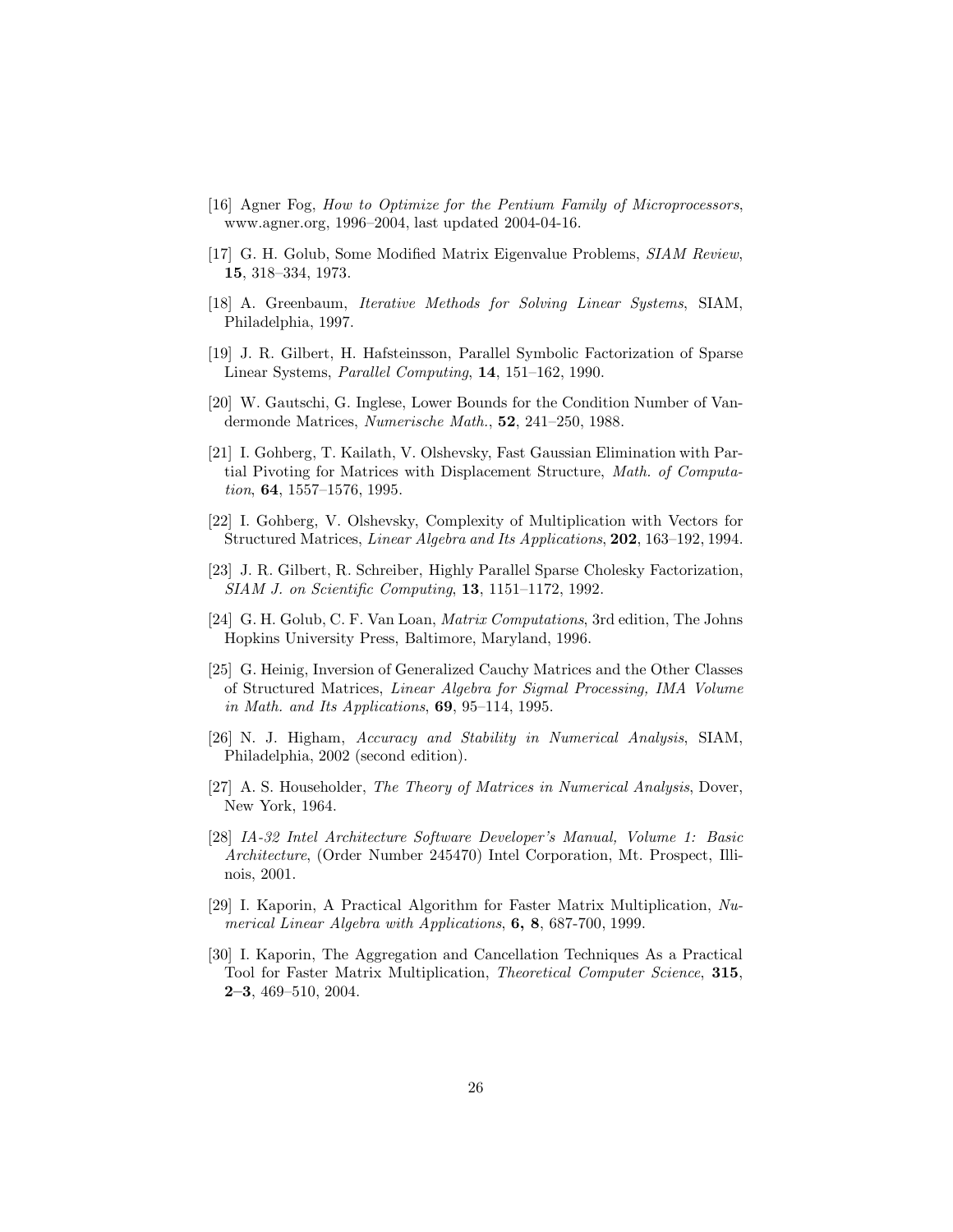[31] X. Li, J. Demmel, D. Bailey, G. Henry, Y. Hida, J. Iskandar, W. Kahan, S. Kang, A. Kapur, M. Martin, B. Thompson, T. Tung, D. Yoo, Design, Implementation and Testing of Extended and Mixed Precision BLAS, *ACM Transactions on Math. Software*, **28**, 152–205, 2002.

http://crd.lbl.gov/ xiaoye/XBLAS/.

- [32] J. Laderman, V. Y. Pan, H. X. Sha, On Practical Algorithms for Accelerated Matrix Multiplication, *Linear Algebra and Its Applications*, **162–164**, 557–588, 1992.
- [33] R. J. Lipton, D. Rose, R. E. Tarjan, Generalized Nested Dissection, *SIAM J. on Numerical Analysis*, **16**, **2**, 346–358, 1979.
- [34] R. T. Moenck, J. H. Carter, Approximate Algorithms to Derive Exact Solutions to Systems of Linear Equations, *Proceedings of EUROSAM, Lecture Notes in Computer Science*, **72**, 63–73, Springer, Berlin, 1979.
- [35] W. L. Miranker, V. Y. Pan, Methods of Aggregations, *Linear Algebra and Its Applications*, **29**, 231–257, 1980.
- [36] T. Ogita, S. M. Rump, S. Oishi, Accurate Sum and Dot Product, *SIAM Journal on Scientific Computing*, **26**, **6**, 1955–1988, 2005.
- [37] V. Y. Pan, How Can We Speed up Matrix Multiplication? *SIAM Rev.,* **26**, **3**, 393–415, 1984.
- [38] V. Y. Pan, On Computations with Dense Structured Matrices, *Math. of Computation*, **55, 191**, 179–190, 1990.
- [39] V. Y. Pan, Can We Utilize the Cancelation of the Most Significant Digits? Tech. Report TR 92 061, *The International Computer Science Institute*, Berkeley, California, 1992.
- [40] V. Y. Pan, *Structured Matrices and Polynomials: Unified Superfast Algorithms*, Birkhäuser/Springer, Boston/New York, 2001.
- [41] V. Y. Pan, Null Aggregation and Extensions, Technical Report TR 2007009, *CUNY Ph.D. Program in Computer Science, Graduate Center, City University of New York*, April 2007.
- [42] V. Y. Pan, D. Ivolgin, B. Murphy, R. E. Rosholt, I. Taj-Eddin, Y. Tang, X. Yan, Additive Preconditioning and Aggregation in Matrix Computations, Technical Report TR 2006006, *CUNY Ph.D. Program in Computer Science, Graduate Center, City University of New York*, May 2006.
- [43] V. Y. Pan, D. Ivolgin, B. Murphy, R. E. Rosholt, Y. Tang, X. Yan, Additive Preconditioning in Matrix Computations, Technical Report TR 2005009, *CUNY Ph.D. Program in Computer Science, Graduate Center, City University of New York*, July 2005.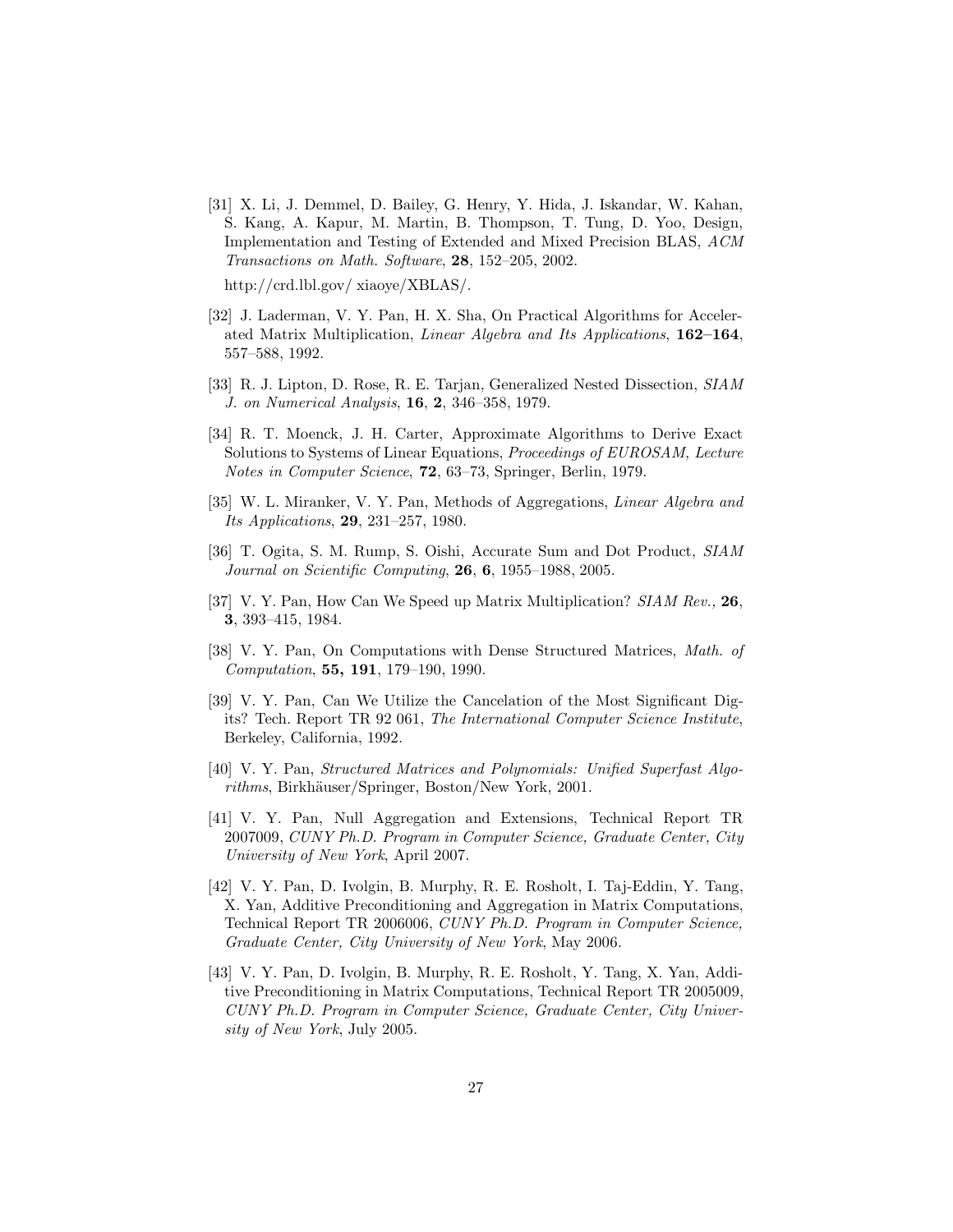- [44] V. Y. Pan, D. Ivolgin, B. Murphy, R. E. Rosholt, Y. Tang, X. Yan, Additive Preconditioning and Aggregation in Matrix Computations, Technical Report TR 2007002, *CUNY Ph.D. Program in Computer Science, Graduate Center, City University of New York*, March 2007.
- [45] V. Y. Pan, D. Ivolgin, B. Murphy, R. E. Rosholt, Y. Tang, X. Yan, Additive Preconditioning for Matrix Computations, Technical Report TR 2007003, *CUNY Ph.D. Program in Computer Science, Graduate Center, City University of New York*, April 2007.
- [46] V. Y. Pan, M. Kunin, R. Rosholt, H. Kodal, Homotopic Residual Correction Processes, *Math. of Computation*, **75**, 345–368, 2006.
- [47] V. Y. Pan, B. Murphy, G. Qian, R. E. Rosholt, Error-free Computations via Floating-Point Operations, Technical Report TR 2007010, *CUNY Ph.D. Program in Computer Science, Graduate Center, City University of New York*, April 2007, and *Computers and Math. (with Applications)*, in press.
- [48] V. Y. Pan, B. Murphy, G. Qian, R. E. Rosholt, I. Taj-Eddin, Numerical Computation of Determinants with Additive Preconditioning, Technical Report TR 2007011, *CUNY Ph.D. Program in Computer Science, Graduate Center, City University of New York*, April 2007.
- [49] V. Y. Pan, J. Reif, Fast and Efficient Parallel Solution of Sparse Linear Systems, *SIAM J. on Computing*, **22**, **6**, 1227–1250, 1993.
- [50] V. Y. Pan, R. Schreiber, An Improved Newton Iteration for the Generalized Inverse of a Matrix, with Applications, *SIAM J. on Scientific and Statistical Computing*, **12**, *5*, 1109–1131, 1991.
- [51] V. Y. Pan, X. Yan, Additive Preconditioning, Eigenspaces, and the Inverse Iteration, Technical Report TR 2007004, *CUNY Ph.D. Program in Computer Science, Graduate Center, City University of New York*, March 2007.
- [52] V. Y. Pan, X. Yan, Null Space and Eigenspace Computations with Additive Preprocessing, *Proceedings of the International Workshop on Symbolic– Numeric Computation (SNC 2007)*, 152–160, July 2007, London, Ontario, Canada, (Jan Verschelde and Stephen Watt eds.), ACM Press, New York, 2007.
- [53] V. Y. Pan, Y. Yu, Certification of Numerical Computation of the Sign of the Determinant of a Matrix, *Algorithmica*, **30**, 708–724, 2001.
- [54] S. M. Rump, T. Ogita, S. Oishi, Accurate Floating-Point Summation, Tech. Report 05.12, *Faculty for Information and Communication Sciences, Hamburg University of Technology*, *SIAM Journal on Scientific Computing*, in print.